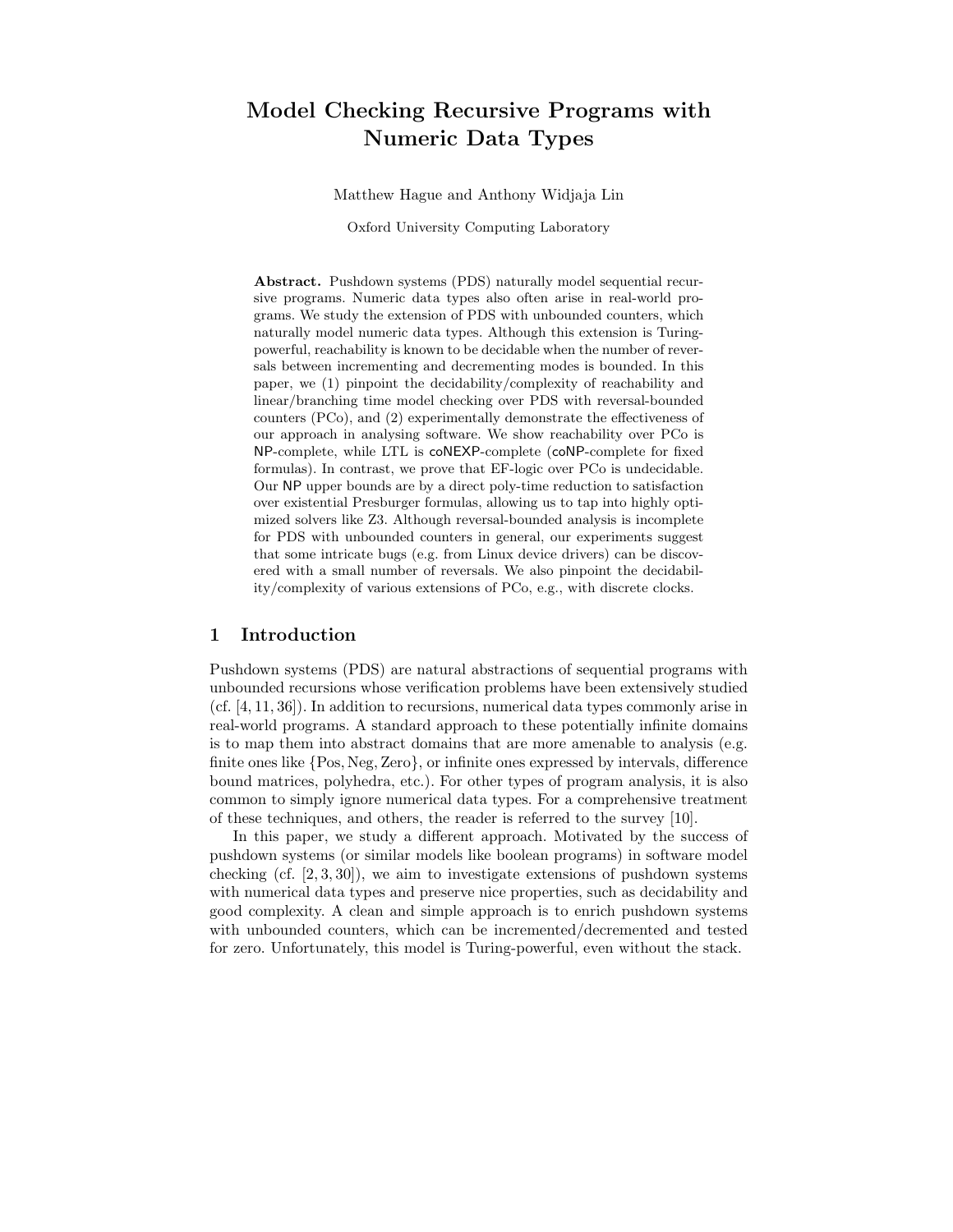#### 2 Matthew Hague and Anthony Widjaja Lin

One way to retain decidability of reachability is to impose an upper bound r on the number of reversals between incrementing and decrementing modes for each counter (cf. [8, 19]). In fact, decidability holds even if discrete clocks are added to the model [8]. On the other hand, the complexity of reachability over these models is still open; a simple analysis of [8, 19] yields at least double exponential-time complexity for their algorithms. Recently, the authors of [12] observed that replacing the use of Parikh's Theorem [25] in [19] by a recently improved version of [35] immediately yields an NP procedure for this reachability problem (without clocks) for fixed numbers of reversals and counters, yielding only an NEXP procedure in general. Furthermore, the decidability of linear/branching time model checking over these models is also unknown.

There are at least two potential applications of reversal-bounded model checking (cf.  $[8, 20]$ ). First, it could be used as a sound but *incomplete* verification technique for the case of unbounded reversals. Despite this incompleteness, results in bounded model checking suggest that "shallow" bugs are common in practice (cf. [10]). Clearly, reversal-bounded model checking is an infinitestate generalization of bounded model checking over counter systems. A second application is the use of reversal-bounded counters for tracking the number of times certain actions have been executed to reach the current configuration. For example, we can check the existence of a computation path in a recursive program where the number of invocations for the functions  $f_1$ ,  $f_2$ ,  $f_3$ , and  $f_4$  are the same. Similar counting properties (and their model checking problems) have been studied in many other contexts (cf. [22] and references therein).

Contributions. We begin by studying pushdown systems enriched with reversal-bounded counters, which can be compared against and incremented by constants given in binary, but without clocks (PCo). This model is more general than the model studied in [12, 19], which allows only counters to be compared against 0 and incremented by  $\{-1,0,1\}$ , though at the cost of an exponential blow-up (cf. [20]) our model can be translated into their model. Our main contributions are (1) to pinpoint the decidability/complexity of reachability and linear/branching time model checking over PCo, and (2) experimentally demonstrate the effectiveness of our approach in the analysis of software.

We show that reachability over PCo is NP-complete, while LTL model checking is coNEXP-complete (coNP-complete for fixed formulas). In contrast, we prove that model checking EF-logic over PCo is undecidable. All of our lower bounds hold already for PDS with one 1-reversal counter wherein numeric constants, which can be either be compared against or used to increment/decrement counters, are restricted to 0 or 1. Our NP upper bounds are established by a direct poly-time reduction to satisfaction over existential Presburger formulas, allowing us to tap into highly optimized solvers like Z3 [9]. This reduction also permits additional constraints on the number of actions executed and the values of the counters at the end of the run (also specified in existential Presburger arithmetic) without further computation overhead in the reduction. We have implemented our algorithm and use it to analyse several examples, including some derived from memory management issues in Linux device drivers. Although reversal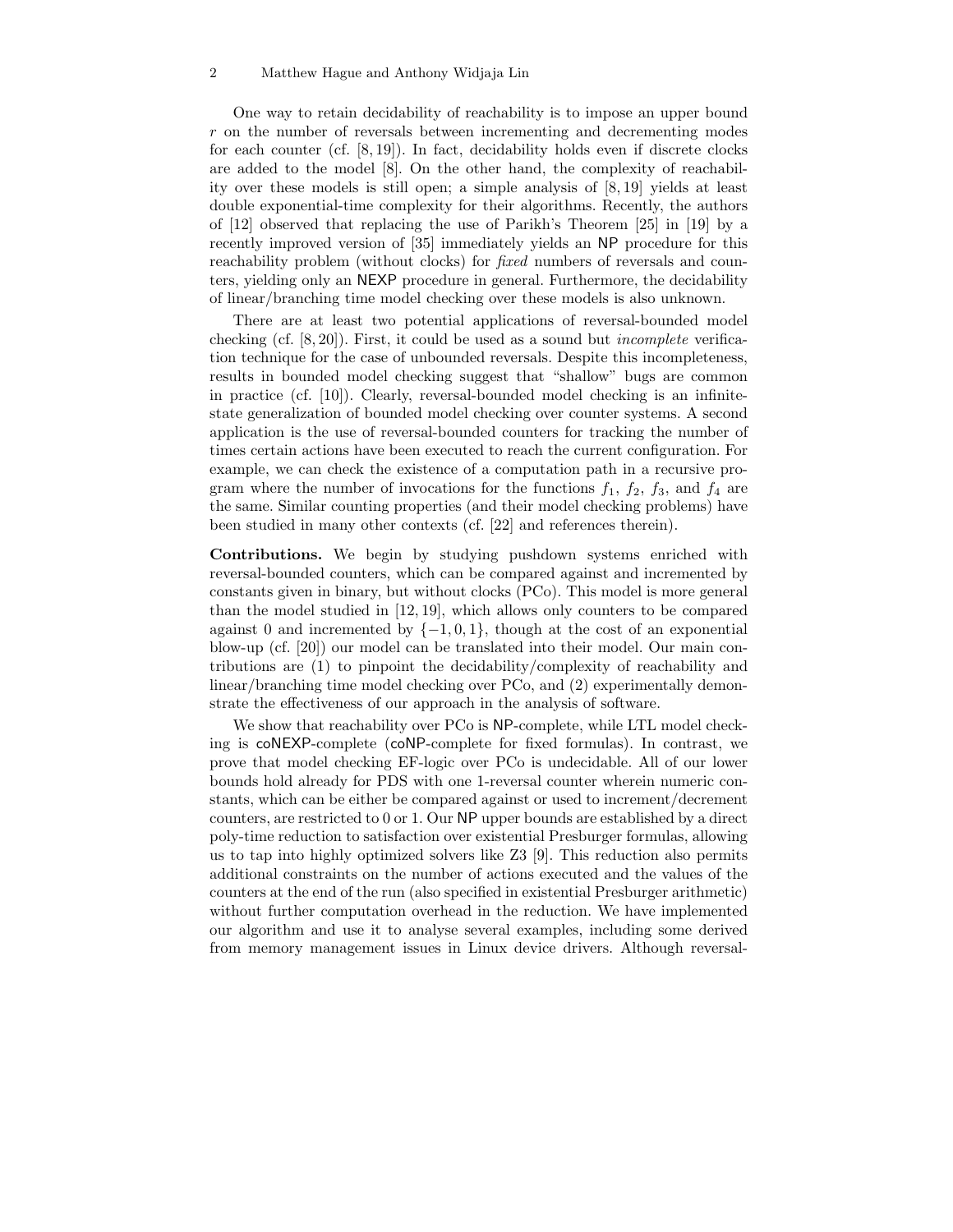bounded analysis is only complete up to the bound on the number of reversals, our experiments suggest that many subtle bugs manifest themselves even within a small number of reversals, which our tool can detect reasonably fast. Without increasing complexity, our algorithm can also check whether a given PDS  $\mathcal{P}$ with unbounded counters is r-reversal bounded, for a given input  $r \in \mathbb{N}$ ; note that this is not the same as deciding whether  $P$  is reversal-bounded, which is undecidable [13]. In the case when  $P$  is r-reversal bounded, our technique gives a complete coverage of the infinite state space, which suggests the usefulness of our technique in proving correctness as well as finding bugs.

We then study the extension of PCo with discrete clocks (PCC). We show that LTL model checking over PCC is still coNEXP-complete, but hardness holds even for a fixed formula. Similarly, we show that reachability over PCC is NEXPcomplete. We also show that, without reversal-bounded counters, model checking EF-logic over PCC is EXPSPACE-complete even for a fixed formula.

Related work. The complexities of most standard model checking problems over pushdown systems are well-understood. In relation to our results, we mention that LTL model checking over PDS is EXP-complete and is P-complete for fixed formulas [4] (the latter is also the complexity for reachability), whereas model checking EF-logic is PSPACE-complete [4, 36]. Therefore, adding reversalbounded counters yields computationally harder problems in both cases.

Over reversal-bounded counter systems (without stack), reachability is NPcomplete but becomes NEXP-complete when the number of reversals is given in binary [18]. On the other hand, when the numbers of reversals and counters are fixed, the problem is solvable in P [15]. The techniques developed by [15, 18], which reason about the maximal counter values, are very different to our techniques, which exploit the connection to Parikh images of pushdown automata (first explicated in Ibarra's original paper [19] though not in a way that gives optimal complexity or practical algorithm). For LTL model checking, the problem is solvable in EXP even in the presence of discrete clocks [32], whereas EF-logic model checking is still decidable but becomes undecidable for CTL [32].

For discrete-timed systems, reachability is known to be PSPACE-complete [1], where hardness holds already for three clocks [7]. Using region graph constructions [1], LTL model checking and EF-logic can also be easily shown to be PSPACE-complete. Note that we do not consider timed logics (cf. [5]). The complexities of pushdown systems with clocks have also been studied, e.g., [6].

**Organization.** §2 contains preliminaries. In §3, we define the basic model PCC that we study. §4 and §5, contain upper and lower bounds for model checking PCo. In §6, we extend our results to PCC. Experimental results are given in §7. Other extensions and future work are given in §8. Further materials can be found on the project page http://www.cs.ox.ac.uk/recount.

#### 2 Preliminaries

Transition systems. An *action alphabet* ACT is a finite nonempty set of *ac*tions. A transition system over ACT is a tuple  $\mathfrak{S} = \langle S, \{\rightarrow_a\}_{a \in \mathsf{ACT}}\rangle$ , where S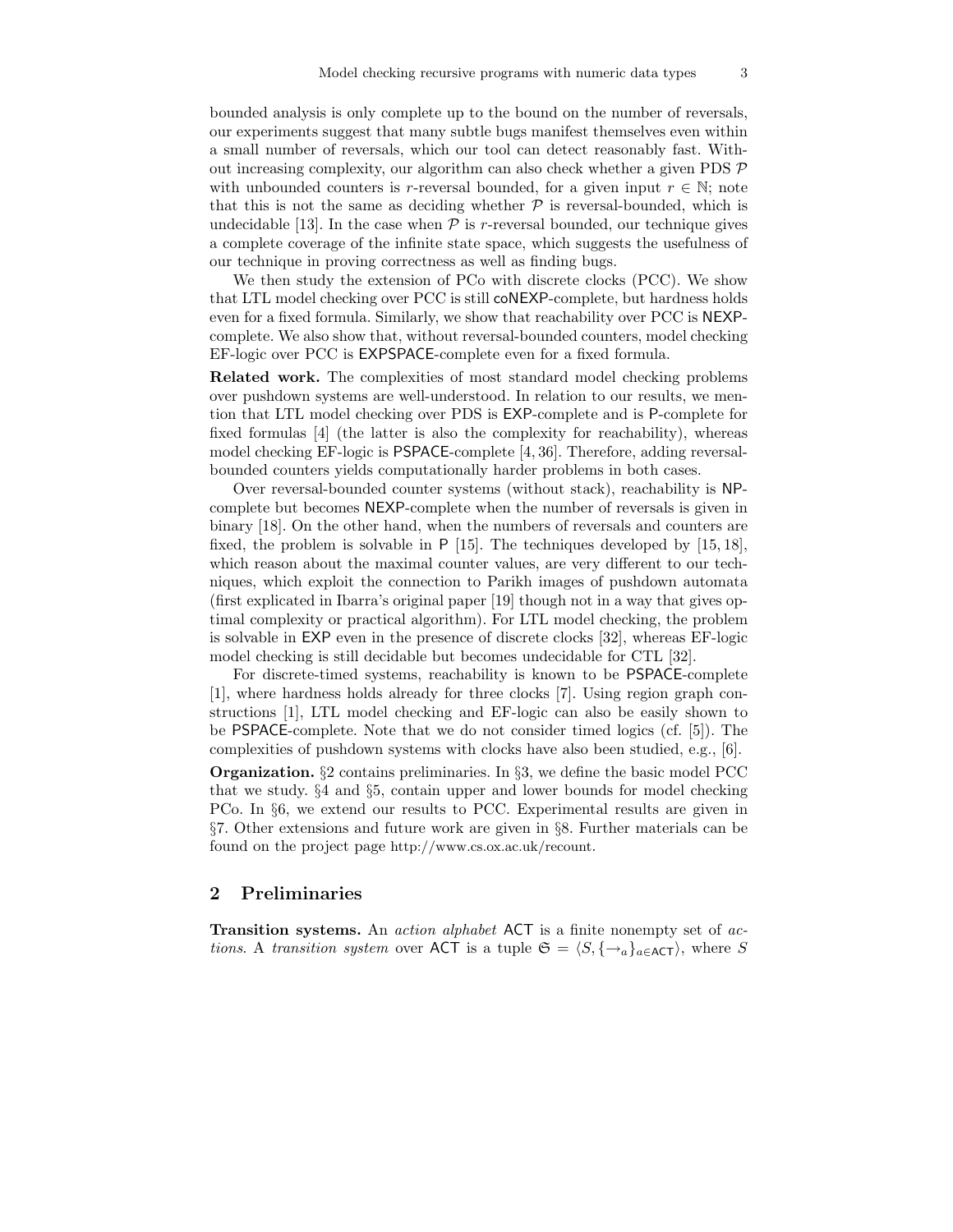is a set of *configurations* and each  $\rightarrow_a \subseteq S \times S$  is an a-labeled transition relation containing the set of all a-labeled transitions. We use  $\rightarrow$  to denote the union of all  $\rightarrow_a$ . A *(computation)* path in G is a finite or infinite sequence  $\pi = \alpha_0 \rightarrow_{a_1} \alpha_1 \rightarrow_{a_2} \ldots$  such that  $\alpha_i \in S$ ,  $\alpha_i \rightarrow_{a_{i+1}} \alpha_{i+1}$  and  $a_i \in$  ACT for each i. If  $\pi$  is finite, let  $\textbf{last}(\pi)$  denote the last configuration in  $\pi$ . In this case,  $a_1a_2...$  is said to be a *(finite)* trace in G from  $\alpha_0$  to **last**( $\pi$ ). **Automata** We assume familiarity with automata theory. In particular, nondeterministic Büchi automata (NBWA), cf. [33], and pushdown automata (PDA), cf. [28]. For an NBWA  $\mathcal{A}$ , we denote by  $\mathcal{L}(\mathcal{A})$  the language recognized by  $\mathcal{A}$ . Similarly, given a PDA we also write  $\mathcal{L}(\mathcal{P})$  for the language  $\mathcal P$  recognizes.

**Parikh images** Given an alphabet  $\Sigma = \{a_1, \ldots, a_k\}$  and a word  $w \in \Sigma^*$ , we write  $\mathbb{P}(w)$  to denote a tuple with  $|\Sigma|$  entries where the *i*th entry counts the number of occurrences of  $a_i$  in w. Given a language  $\mathcal{L} \subseteq \mathcal{L}^*$ , we write  $\mathbb{P}(\mathcal{L})$  to denote the set  $\{\mathbb{P}(w): w \in \mathcal{L}\}\)$ . We say that  $\mathbb{P}(\mathcal{L})$  is the *Parikh image* of  $\mathcal{L}$ .

**Logic** The syntax of LTL (cf. [17, 32, 33]) over ACT is given by:  $\varphi, \varphi' := a$  ( $a \in \mathbb{R}$  $\mathsf{ACT}$ )  $|\neg\varphi| \varphi \vee \varphi' | \varphi \wedge \varphi' | \mathbf{X} \varphi | \varphi \mathbf{U} \varphi'.$  Given an  $\omega$ -word  $w \in \mathsf{ACT}^\omega$  and an LTL formula  $\varphi$  over ACT, we define the satisfaction relation  $w \models \varphi$  in the standard way. Write  $[\![\varphi]\!]$  for all  $w \in {\sf ACT}^{\omega}$  such that  $w \models \varphi$ . EF-logic (over ACT) is a fragment of CTL (cf. [17, 32]) with the syntax  $\varphi, \psi := \top \mid \neg \varphi \mid \varphi \vee \psi \mid \langle a \rangle \varphi$  ( $a \in \mathbb{R}$ ACT) | EF $\varphi$ . Given an EF formula  $\varphi$ , a transition system  $\mathfrak{S} = \langle S, \{\rightarrow_a\}_{a \in \mathsf{ACT}}\rangle$ and  $s \in S$ , we may define  $\mathfrak{S}, s \models \varphi$  in the standard way.

Presburger formulas Presburger formulas are first-order formulas over natural numbers with addition. Here, we use extended existential Presburger formulas  $\exists x_1, \ldots, x_k. \varphi$  where  $\varphi$  is a boolean combination of expressions  $\sum_{i=1}^k a_i x_i \sim b$  for constants  $a_1, \ldots, a_k, b \in \mathbb{Z}$  and  $\sim \in \{\leq, \geq, \leq, >, =\}$  with constants represented in binary. It is known that satisfiability of existential Presburger formulas is NP-complete even with these extensions (cf. [27]).

#### 3 Pushdown systems with counters and clocks

**The model.** An *atomic clock constraint* on clock variables  $Y = \{y_1, \ldots, y_m\}$  is simply an expression of the form  $y_i \sim c$  or  $y_i - y_j \sim c$ , where  $\sim \in \{ \leq, >, = \},$  $1 \leq i, j \leq m$  and  $c \in \mathbb{Z}$ . An atomic counter constraint on counter variables  $X = \{x_1, \ldots, x_n\}$  is simply an expression of the form  $x_i \sim c$ , where  $c \in \mathbb{Z}$ . A clock-counter (CC) constraint  $\theta$  on  $(X, Y)$  is simply a boolean combination of atomic counter constraints on  $X$  and atomic clock constraints on  $Y$ . Given a valuation  $\nu : X \cup Y \to \mathbb{N}$  to the counter/clock variables, we can determine whether  $\theta[\nu]$  is true or false by replacing a variable z by  $\nu(z)$  and evaluting the resulting arithmetic expressions in the obvious way. Let  $Const_{X,Y}$  denote the set of all CC constraints on  $(X, Y)$ . Intuitively, these formulas will act as "enabling" conditions" (or "guards") to determine whether certain transitions can be fired.

A pushdown system with n counters and m discrete clocks is a tuple  $\mathcal{P} =$  $(Q, ACT, I, \delta, X, Y)$  where (1) Q is a finite set of states, (2) ACT is a set of action labels, (3)  $\Gamma$  is a stack alphabet, (4)  $X = \{x_1, \ldots, x_n\}$  is a set of counter variables, (5)  $Y = \{y_1, \ldots, y_m\}$  is a set of clock variables, and (6)  $\delta$  is a transition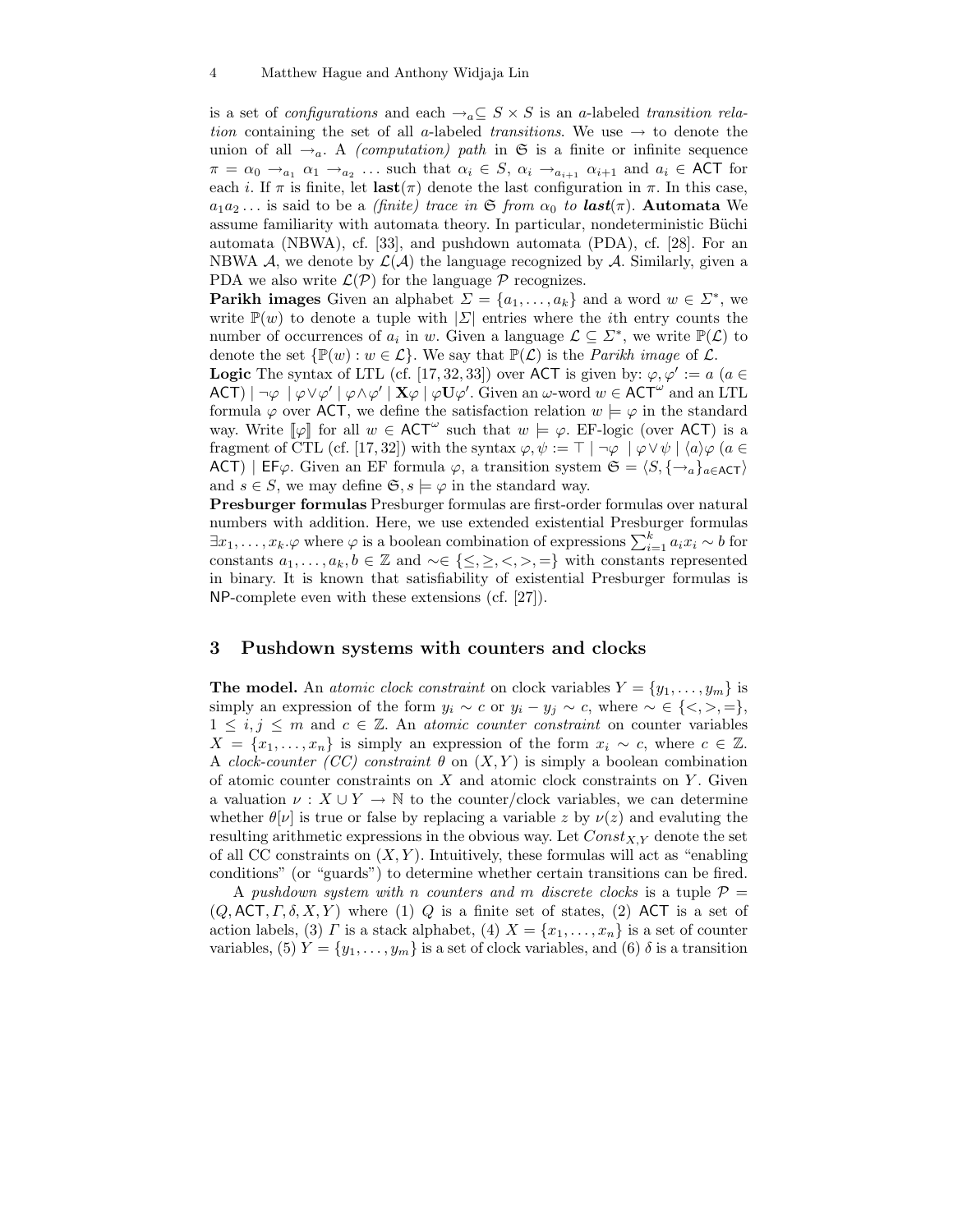relation of P, which is defined to be a finite subset of  $(Q \times \Gamma^* \times Const_{X,Y}) \times$ ACT $\times$  $(Q \times \Gamma^* \times 2^Y \times \mathbb{Z}^n)$ . A configuration of  $P$  is a tuple  $(q, u, \mathbf{u}, \mathbf{v}) \in Q \times \Gamma^* \times \mathbb{N}^n \times \mathbb{N}^m$ . Given  $a \in \text{ACT}$  and two configurations  $\alpha_1 = (q, u, \mathbf{u}, \mathbf{v})$  and  $\alpha_2 = (q', u', \mathbf{u}', \mathbf{v}')$ of P,  $\alpha_1 \rightarrow_{a,\mathcal{P}} \alpha_2$  iff there exists  $\langle (q, w, \theta), a, (q', w', Y', \mathbf{w}) \rangle \in \delta$  such that

- $-$  θ holds under the valuation  $(\mathbf{u}, \mathbf{v})$ ,
- for some  $v \in \Gamma^*$ ,  $u = wv$  and  $u' = w'v$ ,
- if  $Y' = \emptyset$ , then each clock progresses by one time unit, i.e.,  $\mathbf{v}' = \mathbf{v} + \mathbf{1}$ ; if  $Y' \neq \emptyset$ , then the clocks in Y' are reset, while other clocks do not change, i.e., for each  $y_i \in Y$ , set  $v'_i := 0$  and, for each  $y_i \notin Y$ , set  $v'_i := v_i$ .
- $\mathbf{u}' := \mathbf{u} + \mathbf{w}$  (note, all elements of  $\mathbf{u}'$  must be non-negative).

The transition system generated by  $\mathcal P$  is  $\mathfrak{S}_{\mathcal P} = \langle S, \{\rightarrow_a\}_{a\in\mathsf{ACT}}\rangle$ , where S denotes the set of configurations of P and  $\rightarrow_a$  is defined to be  $\rightarrow_{a,\mathcal{P}}$ .

Notice that in this model, which is similar to the model given in [8], clocks are updated via transitions. This is slightly different from the usual definition of discrete timed systems (cf. [1]) in which (1) clocks may progress within any particular state of the system without taking any transitions as long as some invariants are satisfied, and (2) transitions are instantaneous. However, by introducing self-looping transitions with no reset and adding an extra "dummy" clock which always resets for old transitions, we can easily construct a weakly bisimilar system in our model. See [8] for more details.

Let us now define the r-reversal-bounded variant of this model for each  $r \in$  $\mathbb N$ . Syntactically, a pushdown system with n r-reversal bounded counters and m discrete clocks is simply a pair  $(r, \mathcal{P})$  of number r and a pushdown system  $\mathcal{P}$  with n counters and m clocks. Together with a given initial configuration  $\alpha$  of  $P$ , the system  $(r, \mathcal{P})$  generates a transition system  $\mathfrak{S}_{(r, \mathcal{P})}^{\alpha} = \langle S, \{\rightarrow_a\}_{a \in \mathsf{ACT}} \rangle$  defined as follows. Let  $\mathfrak{S}_{\mathcal{P}} = \langle S', \{\rightarrow_a'\}_{a \in \mathsf{ACT}}\rangle$  be the transition system generated by P. A path  $\pi$  in  $\mathfrak{S}_{\mathcal{P}}$  from  $\alpha$  is said to be *r*-reversal-bounded if each counter of  $P$  changes from a non-incrementing mode to non-decrementing mode (or vice versa) at most r times in the path  $\pi$ . For example, if the values of a counter x in a path  $\pi$  from  $\alpha$  are 1, 1, 1, 2, 3, 4, 4,  $\overline{4,3}$ , 2,  $\overline{2,3}$ , then the number of reversals of x is 2 (reversals occur in between the overlined positions). This sequence has three phases (i.e. subpaths interleaved by consecutive reversals or end points): nondecrementing, non-incrementing, and finally non-decrementing. This intuition suffices for understanding the main ideas in this paper, though we provide the detailed definitions in the full version. The set  $S$  is then defined to be the set of all finite r-reversal-bounded paths from  $\alpha$ . Given two such paths  $\pi$  and  $\pi'$  such that  $\pi' = \pi, \alpha'$ , we define  $\pi \to_a \pi'$  iff  $\textbf{last}(\pi) \to_a' \alpha'$ . Notice that  $\mathfrak{S}_{(r,\mathcal{P})}^{\alpha}$  is a tree.

We write  $(r, n, m)$ -PCC to denote the set of all pushdown systems with n  $r$ -reversal-bounded counters and  $m$  discrete clocks. We write PCC to denote the union of all  $(r, n, m)$ -PCC for all  $r, n, m \in \mathbb{N}$ . Similarly, we use  $(r, n)$ -PCo to denote  $(r, n, 0)$ -PCC and  $(r, m)$ -PCl to denote  $(r, 0, m)$ -PCC. We use PCo and PCl as well in the same way.

Unless stated otherwise, we make the following conventions: (1) the number r of reversals is given in unary, and  $(2)$  numeric constants in CC constraints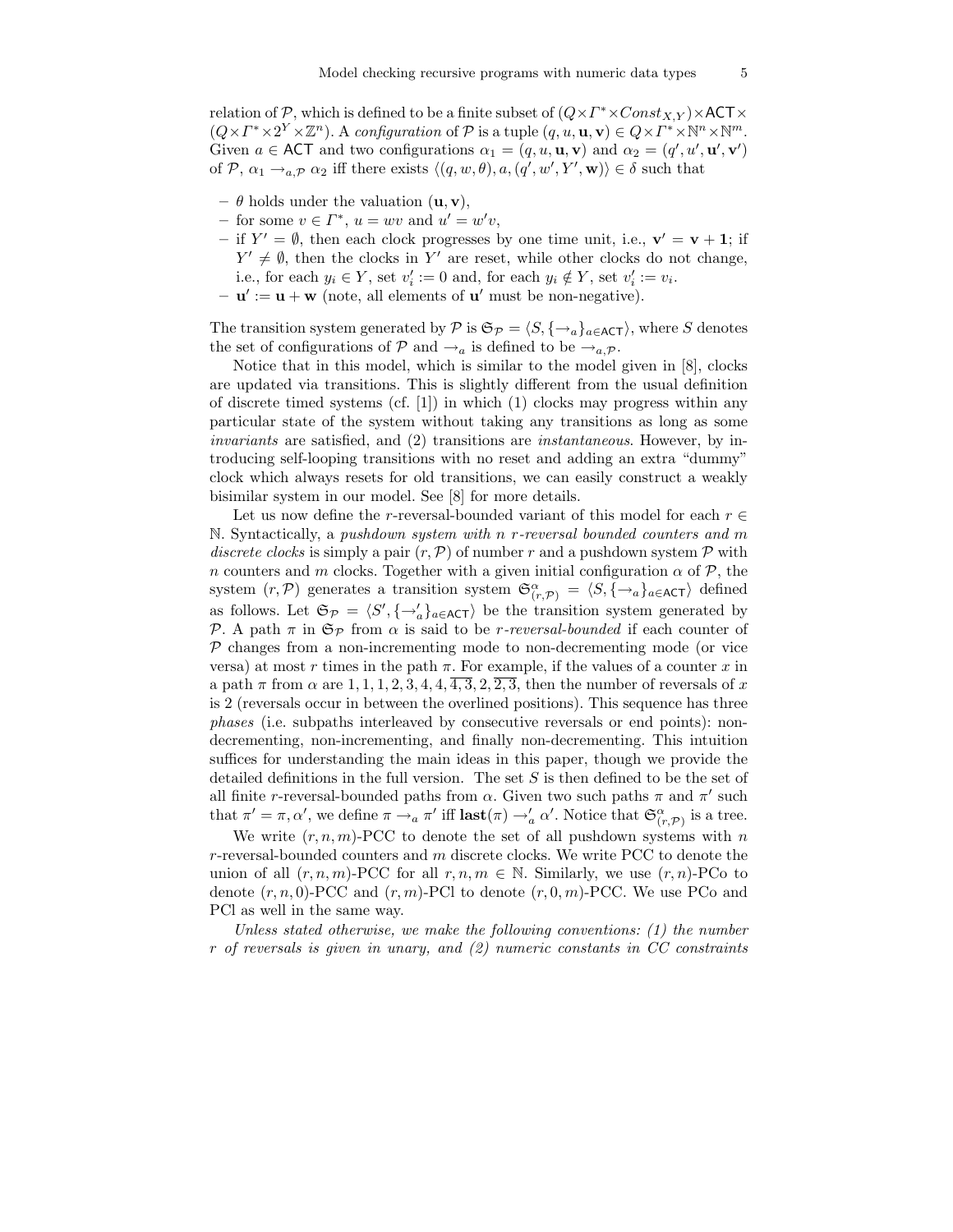and counter increments are given in binary. In the sequel, we will deal with (control-state) reachability, model checking LTL and EF over PCC (and their variants) defined as follows:

- Reachability: given a PCC  $\mathcal P$  and two configurations  $\alpha, \alpha'$  of  $\mathcal P$  (in binary representation), decide whether  $\alpha'$  is reachable in  $\mathfrak{S}_{\mathcal{P}}^{\alpha}$ .
- Control-state reachability: given a PCC  $\mathcal P$  and two states  $q, q'$  of  $\mathcal P$ , decide whether there exist stack contents  $u, u' \in \Gamma$  and counter values  $c, c' \in \mathbb{N}^k$ such that  $(q', u', \mathbf{c}')$  is reachable in  $\mathfrak{S}_{\mathcal{P}}^{(q,u,\mathbf{c})}$  $\stackrel{(q,u,\mathbf{c})}{\mathcal{P}}$  .
- LTL model checking: given a PCC  $\mathcal{P}$ , a configuration  $\alpha$  of  $\mathcal{P}$  (in binary), and an LTL formula  $\varphi$ , decide whether  $\mathfrak{S}_{\mathcal{P}}^{\alpha}$ ,  $\alpha \models \varphi$ .
- EF model checking: given a PCC  $P$ , a configuration  $\alpha$  of  $P$  (in binary), and an EF formula  $\varphi$ , decide whether  $\mathfrak{S}_{\mathcal{P}}^{\alpha}$ ,  $\alpha \models \varphi$ .

# 4 Upper bounds for model checking PCo

In this section, we show that reachability over PCo is in NP by providing a direct poly-time reduction to satisfactions of existential Presburger formulas. As applications of our technique, we will provide: (1) an NP upper bound for control-state reachability with additional constraints on counter values at the beginning/end of the run and how many times actions are executed at the end of the run, and (2) a coNEXP upper bound for LTL model checking over PCo (coNP for fixed formulas). Lower bounds are proved in the next section.

#### An NP procedure for reachability over PCo. We prove the following.

Theorem 1. Reachability over PCo is NP-complete. In fact, it is poly-time reducible to checking satisfactions of existential Presburger formulas.

Given an  $(r, k)$ -PCo  $P = (Q, ACT, I, \delta, X)$ , and two configurations  $\alpha = (q, u, \mathbf{c})$ and  $\alpha' = (q', u', \mathbf{c}')$  of  $P$ , our algorithm decides if  $\alpha'$  is reachable from  $\alpha$  in  $\mathfrak{S}_P$ . Let  $\mathbf{c} = (c_1, \ldots, c_k)$  and  $\mathbf{c}' = (c'_1, \ldots, c'_k)$ . We assume that  $u = u' = \perp$  since, by hardwiring  $u$  and  $u'$  into the finite control of  $P$  the standard way, the PCo  $P$  may initialize the stack content to  $u$  and make sure the final stack content is precisely u'. In addition, let  $d_1 < \ldots < d_m$  denote all the numeric constants appearing in an atomic counter constraint as a part of  $CC$  constraints in  $\mathcal{P}$ . Without loss of generality, we assume that  $d_1 = 0$  for notational convenience. Let  $REG = {\varphi_1, \ldots, \varphi_m, \psi_1, \ldots, \psi_m}$  be a set of formulas defined as follows. Note that these formulas partition  $N$  into  $2m$  pairwise disjoint regions.

$$
\varphi_i(x) \equiv x = d_i, \quad \psi_i(x) \equiv d_i < x < d_{i+1} \ (1 \leq i < m), \quad \psi_m(x) \equiv d_m < x.
$$

A vector **v** in **Modes** =  $\text{REG}^k \times [0, r]^k \times {\{\uparrow, \downarrow\}}^k$  is said to be a mode vector. Given a path  $\pi = \alpha_0 \alpha_1 \dots \alpha_h$  from  $\alpha$  to  $\alpha'$ , we may associate a mode vector  $\mathbf{v}_j$ to each configuration  $\alpha_i$  in  $\pi$  that records for each counter: which region its value is in, how many reversals its used, and whether its phase is non-decrementing (↑) or non-incrementing ( $\downarrow$ ). Consider the sequence  $\sigma = {\mathbf{v}_j}_{j=0}^h$  of mode vectors. A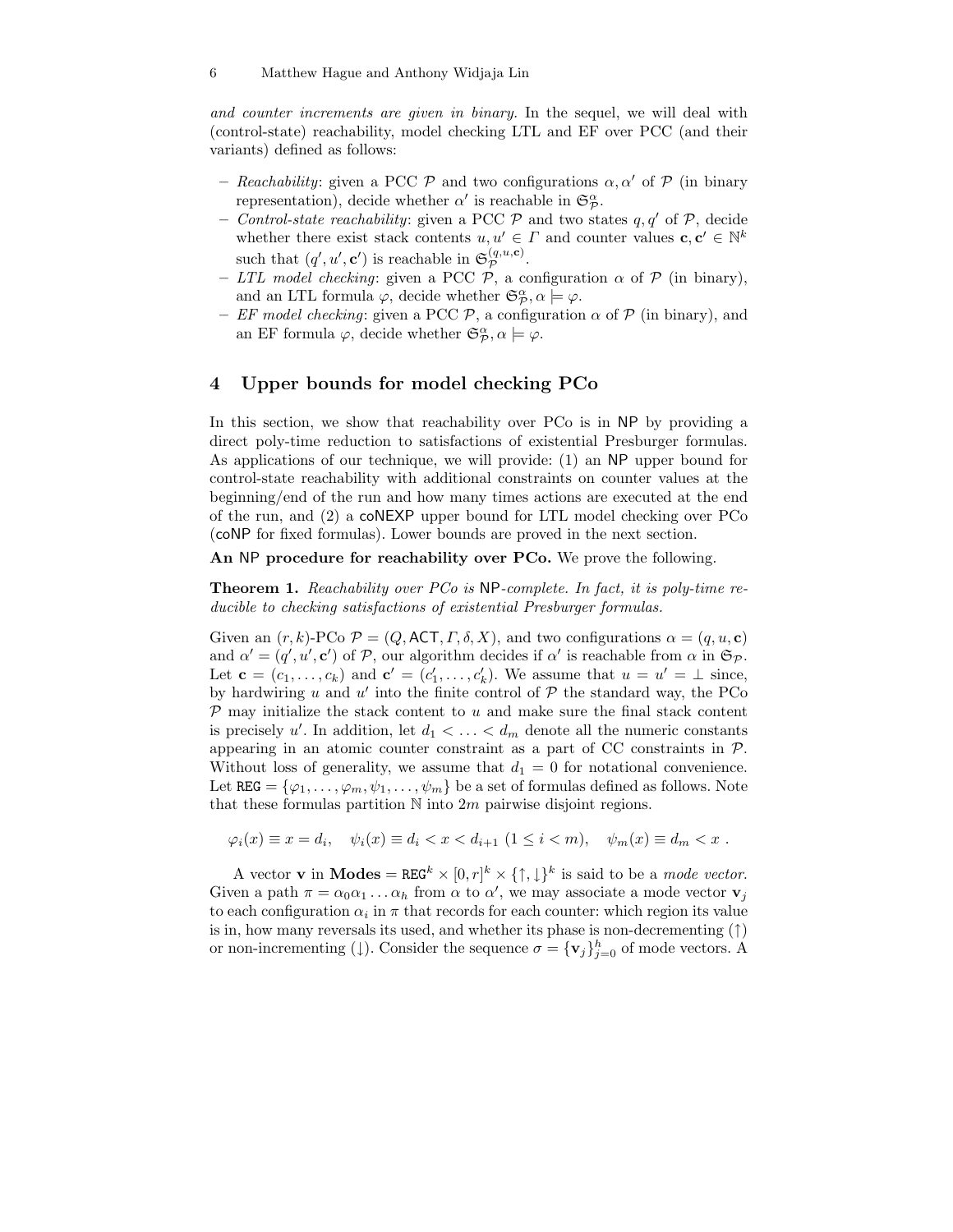crucial observation is that each mode vector  $v \in$  **Modes** in this sequence occurs in a contiguous block, i.e., if  $0 \le j \le j' \le h$  are such that  $\mathbf{v}_j$  (resp.  $\mathbf{v}_{j'}$ ) is the first (resp. last) time **v** appearing in  $\sigma$ , then **v**<sub>l</sub> = **v** for all  $l \in [j, j']$ . Intuitively, once a change occurs in  $\sigma$ , we cannot revert to the previous vector. This is because any such change will incur an extra reversal for at least one counter. There are at most  $N_{\text{max}} := |\text{REG}| \times (r+1) \times k = 2mk(r+1)$  distinct mode vectors in  $\sigma$ .

In outline, to avoid an exponential blow-up in our reduction, we will first construct a very rough "upperapproximation" of the PCo  $P$  as a PDA  $P'$ . Intuitively,  $\mathcal{P}'$  will simulate  $\mathcal{P}$ , while guessing and remembering only how many mode vector changes have occurred, but disregarding the counter information. In this case, there are runs in  $\mathcal{P}'$  that are not valid in  $\mathcal{P}$ . Each time  $\mathcal{P}'$  fires a transition  $t$  (derived from a transition  $t'$  of  $P$  by disregarding counters), it will also output information about the counter tests and in(de)crements associated with  $t'$ , and how many changes in the mode counter have occurred thus far (recorded in the states of  $\mathcal{P}'$ ). Since  $\mathcal{P}'$  is of polynomial size, we apply on  $\mathcal{P}'$  the linear-time algorithm of Verma et al. [35] to compute the Parikh images of CFGs (equivalently, PDA). Building on the output formula, we use further existential quantifications to guess the evolution of the mode vectors, on which we impose further constraints to eliminate invalid runs. We give the details below.

*Building the PDA P.* Define  $\mathcal{P}' = (Q', \text{ACT}', \Gamma, \delta', (q, 0), F')$  allowing transitions to execute a (finite) sequence of actions, instead of just one. These are for convenience and can be encoded in the states of  $\mathcal{P}'$ . Let  $Q' = Q \times [0, N_{\text{max}} - 1]$  and define  $\mathsf{ACT}'$  implicitly from  $\delta'$ . In fact,  $\mathsf{ACT}'$  is a (finite) subset of  $\{(\mathtt{ctr}_i, u, j, l) :$  $i \in [1, k], u \in \mathbb{Z}, j \in [0, N_{\max} - 1], l \in \{0, 1\}\} \cup (Const_{X, \emptyset} \times [0, N_{\max} - 1]).$  Here,  $l \in \{0,1\}$  signifies whether this action changes the mode vector. We define  $\delta'$  by initially setting  $\delta' = \emptyset$  and adding rules as follows. If  $\langle (q, w, \theta), a, (q', w', \mathbf{u}) \rangle \in \delta$ where  $\mathbf{u} = (u_1, \dots, u_k)$  then for each  $i \in [0, N_{\text{max}} - 1]$  we add

$$
\langle ((q,i),w),(\theta,i)(\mathtt{ctr}_1,u_1,i,0)(\mathtt{ctr}_2,u_2,i,0)\dots(\mathtt{ctr}_k,u_k,i,0),((q,i),w')\rangle
$$

to  $\delta'$ . If  $i \in [0, N_{\text{max}} - 1)$ , we also add the following rule:

$$
\langle ((q,i),w),(\theta,i)(\mathtt{ctr}_1,u_1,i,1)(\mathtt{ctr}_2,u_2,i,1)\dots(\mathtt{ctr}_k,u_k,i,1),((q,i+1),w')\rangle
$$

In this way,  $\mathcal{P}'$  makes "visible" the counter tests and the counter updates performed. Finally, the set  $F'$  of final states are defined to be  $\{q'\}\times[0,N_{\max}-1]$ and the initial control state is  $(q, 0)$ .

Constructing the formula. Fix an ordering on  $ACT'$ , say  $\alpha_1 < \ldots < \alpha_l$ . For convenience, by f we denote a function mapping  $\alpha_i$  to i for each  $i \in [1, l]$ . We apply the linear-time algorithm of [35] on  $\mathcal{P}'$  above to obtain  $\chi(\mathbf{z})$ , where  $\mathbf{z} = (z_1, \ldots, z_l)$ , such that for each  $\mathbf{n} \in \mathbb{N}^l$  we have  $\mathbf{n} \in \mathbb{P}(\mathcal{L}(\mathcal{P}'))$  iff  $\chi(\mathbf{n})$  holds. We impose constraint  $\chi$  to eliminate vectors that do not correspond to traces of  $P'$ . Currently,  $P'$  knows only the maximum number of allowed changes in mode vectors, but is not "aware" of other information about the counters. Therefore, the formula that we construct should assert the existence of a valid sequence of mode vectors that respect the counter tests and updates that  $\mathcal{P}'$  outputs. We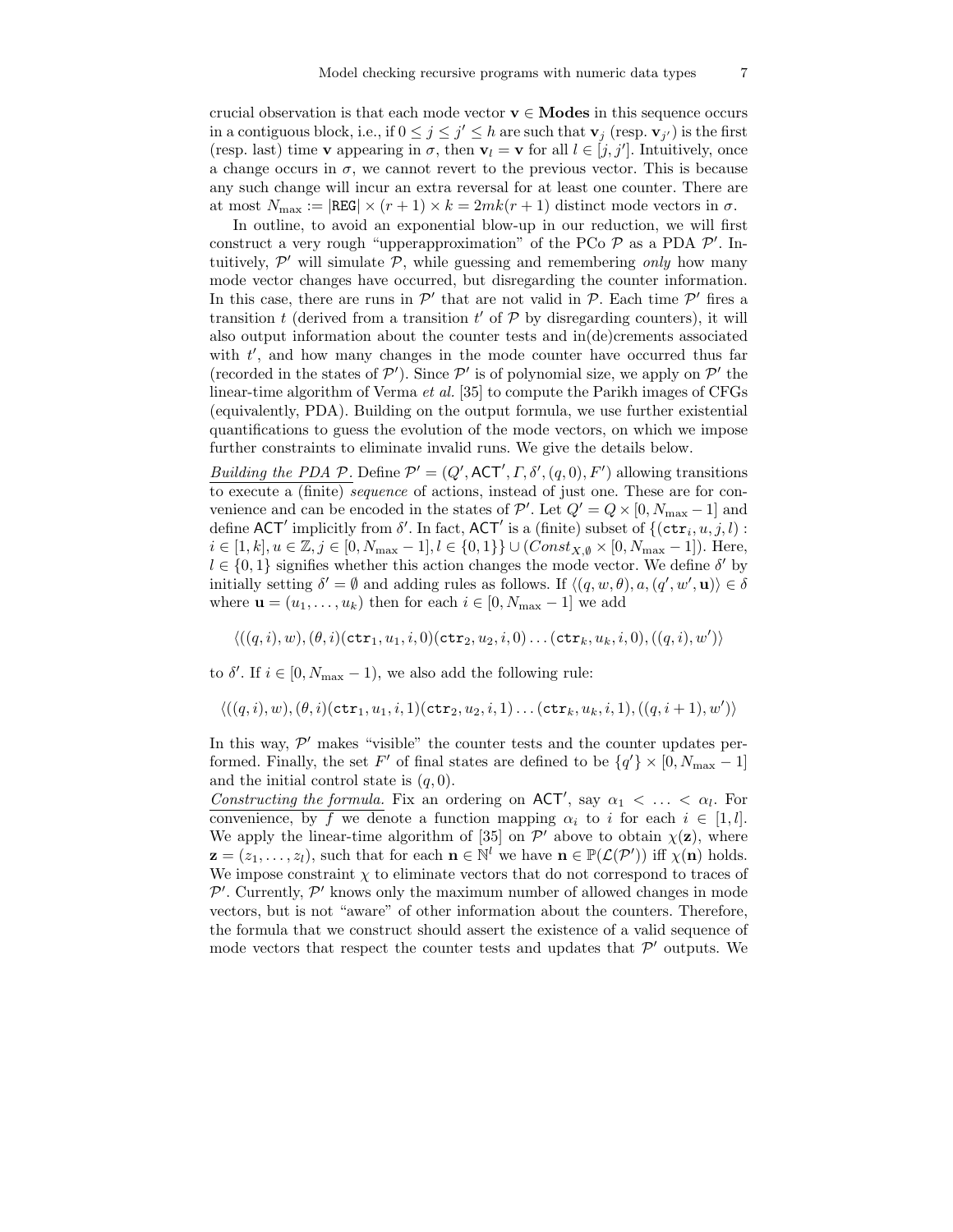#### 8 Matthew Hague and Anthony Widjaja Lin

construct HasRun of the form

$$
\exists \mathbf{z} \exists \mathbf{m}_0, \ldots, \mathbf{m}_{N_{\max}-1} \left( \frac{\texttt{Init}(\mathbf{m}_0) \wedge \texttt{GoodSeq}(\mathbf{m}_0, \ldots, \mathbf{m}_{N_{\max}-1}) \wedge \chi(\mathbf{z}) \wedge}{\texttt{Respect}(\mathbf{z}, \mathbf{m}_0, \ldots, \mathbf{m}_{N_{\max}-1}) \wedge \texttt{EndVal}(\mathbf{z})} \right)
$$

where  $\mathbf{m}_0, \ldots, \mathbf{m}_{N_{\text{max}}-1}$  are variables for representing a valid sequence of mode vectors occurring in the run of  $P$ .

Let us now elaborate HasRun. First, since a mode vector is a member of **Modes** = REG<sup>k</sup>  $\times$   $[0,r]^k$   $\times$   $\{\downarrow,\uparrow\}^k$ , we set **m**<sub>i</sub> to be a tuple of variables  $\{reg_j^i, rev_j^i, arr_j^i : j \in [1, k]\},$  where:

- $reg_j^i$  is a variable that will range over  $[1, 2m]$  denoting which region the jth counter is in (a number of the form  $2i+1$  refers to  $\varphi_i$ , while  $2i$  refers to  $\psi_i$ ).
- $-$  rev<sup>i</sup><sub>j</sub> is a variable that will range over  $[0, r]$  denoting the number of reversals that have been used thus far by the jth counter.
- $arr_j^i$  is a variable that will range over  $\{0,1\}$  denoting the current arrow direction, e.g.,  $0/1$  for  $\uparrow/\downarrow$  (non-decrementing/non-incrementing mode).

Using Init $(m_0)$ , we assert that the initial mode vector needs to respect the given initial configuration  $\alpha = (q, u, \mathbf{c})$ , where  $\mathbf{c} = (c_1, \ldots, c_k)$ . More precisely,

$$
\text{Init}(\mathbf{m}_0) \equiv \bigwedge_{j=1}^k \left( rev_j^0 = 0 \wedge \bigwedge_{i=1}^m \left( \begin{array}{c} reg_j^0 = 2i - 1 \leftrightarrow \varphi_i(c_j) \wedge \\ reg_j^0 = 2i \leftrightarrow \psi_i(c_j) \end{array} \right) \right).
$$

In fact, since c is given, we could replace some of these variables by constants. However, being able to define this in the formula allows us to prove something more general, as we will see later.

Recall that the target configuration is  $\alpha' = (q', u', \mathbf{c}')$ , where  $\mathbf{c}' = (c'_1, \dots, c'_k)$ . We assert that the end counter values match  $c'$ . This definition is given as follows. Note, multiplications by constants are allowed within Presburger arithmetic.

$$
\texttt{EndVal}(\mathbf{z}) \equiv \bigwedge_{j=1}^k \left( \sum_{i=0}^r \sum_{(\texttt{ctr}_j,d,i,l) \in \textsf{ACT}'} d \times z_{f(\texttt{ctr}_j,d,i,l)} \right) = c'_j.
$$

We define GoodSeq( $m_0, \ldots, m_{N_{\text{max}}-1}$ ) to express that  $m_0, \ldots, m_{N_{\text{max}}-1}$  is a valid sequence of mode counters. The formula is a conjunction of smaller formulas defined below. One conjunct says that each  $rev_j^i$  must be a number in [0, r]. Likewise, we add conjuncts expressing that each reg<sup>i</sup> (resp.  $arr_j^i$ ) ranges over  $[1, 2m]$  (resp.  $\{0, 1\}$ ). We also need to state that changes in the direction arrows incur an extra reversal (otherwise, no reversal is incurred):

$$
\bigwedge_{j=1}^k \bigwedge_{i=0}^{N_{\text{max}}-1} 0 \leq rev^i_j \leq r. \wedge \bigwedge_{j=1}^k \bigwedge_{i=0}^{N_{\text{max}}-2} \left( \begin{array}{c} arr^i_j \neq arr^{i+1}_j \rightarrow rev^{i+1}_j = rev^i_j + 1 \\ arr^i_j = arr^{i+1}_j \rightarrow rev^{i+1}_j = rev^i_j \end{array} \right).
$$

Finally, the sequence  $\{reg_j^i\}_{i=0}^{N_{\text{max}}-1}$  must obey the changes in  $\{arr_j^i\}_{i=0}^{N_{\text{max}}-1}$ :

$$
\bigwedge_{j=1}^k \bigwedge_{i=0}^{N_{\text{max}}-2} \left( \text{reg}_j^i < \text{reg}_j^{i+1} \to \text{arr}_j^{i+1} = 0 \bigwedge \text{reg}_j^i > \text{reg}_j^{i+1} \to \text{arr}_j^{i+1} = 1 \right).
$$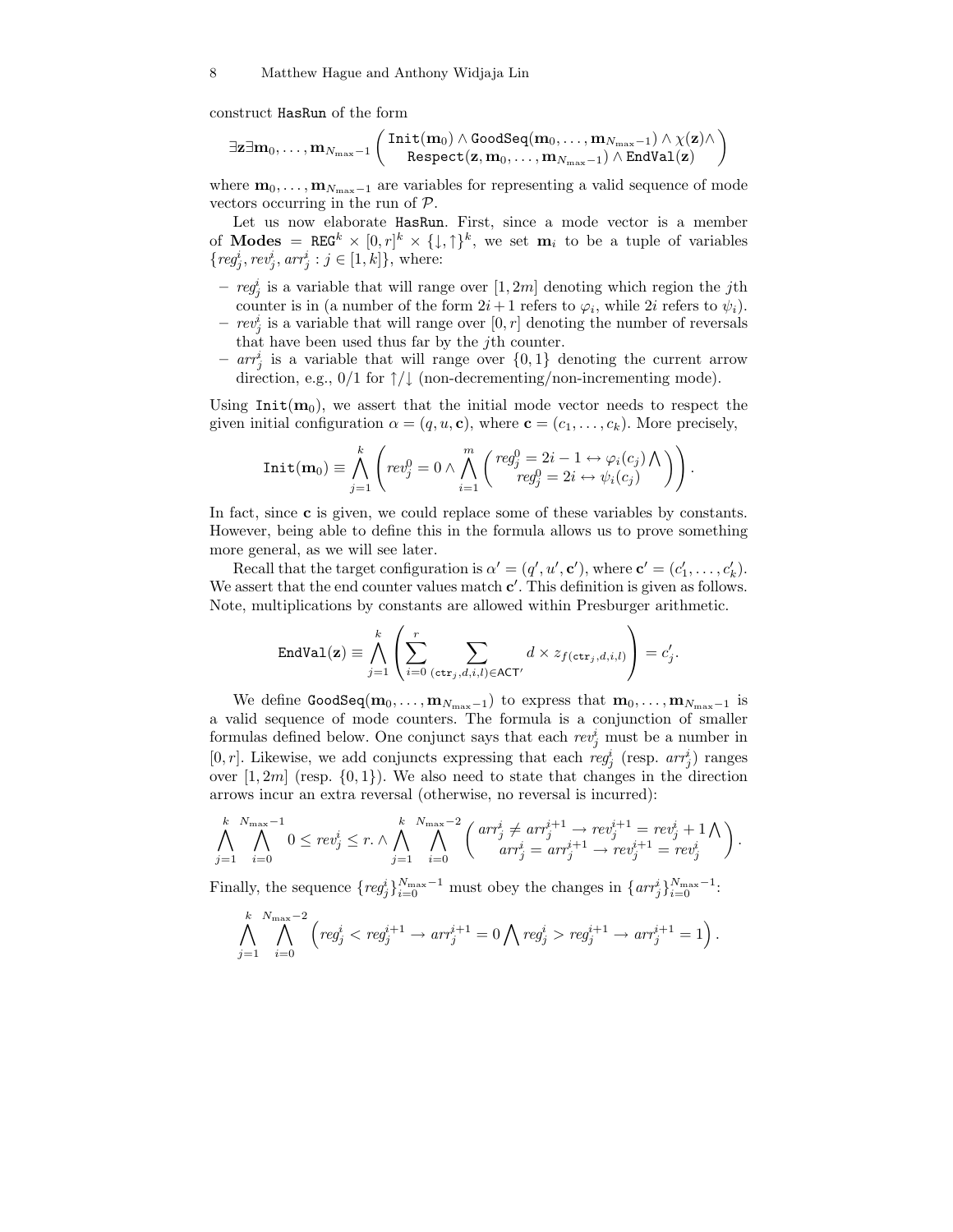I.e., since regions denote increasing intervals, going to higher (resp. lower) regions mean the counter mode must be non-decrementing (resp. non-incrementing).

Lastly, we give  $\text{Respect}(z, m_0, \ldots, m_{N_{\text{max}}-1})$ . Again, this is a conjunction. First, when the jth counter is non-incrementing (resp. non-decrementing), we allow only non-negative (resp. non-positive) counter increments:

$$
\bigwedge_{j=1}^k \bigwedge_{i=1}^{N_{\text{max}}-1} \left( \begin{array}{c} arr^i_j = 0 \to \bigwedge_{(\text{ctr}_k,d,i,l) \in \text{ACT}', d < 0} z_{f(\text{ctr}_k,d,i,l)} = 0 \bigwedge \\ arr^i_j = 1 \to \bigwedge_{(\text{ctr}_k,d,i) \in \text{ACT}', d > 0} z_{f(\text{ctr}_k,d,i,l)} = 0 \end{array} \right).
$$

Secondly, the value of the jth counter at the beginning and end of each mode must respect the guessed mode vector. Let us first introduce some notations. Observe that the value of the jth counter at the end of ith mode vector can be expressed by  $c_j + \left( \sum_{i'=0}^{i-1} \sum_{(\text{ctr}_j, d, i', l) \in \text{ACT}'} d \times z_{f(\text{ctr}_j, d, i', l)} \right) + \sum_{(\text{ctr}_j, d, i, 0)} d \times$  $z_{f(\text{ctr}_j, d, i, 0)}$ . Let us denote this term by  $EndCounter_j^i$ . Similarly, the value at the beginning of the ith mode is  $c_j + \sum_{i'=0}^{i-1} \sum_{(\text{ctr}_j, d, i', l) \in \text{ACT}'} d \times z_{f(\text{ctr}_j, d, i', l)}$ . We denote this term by  $StartCounter_j^i$ . Hence, this second conjunct is

$$
\bigwedge_{j=1}^k \bigwedge_{i=0}^{N_{\text{max}}-1} \bigwedge_{l=1}^m \left( \begin{matrix} reg^i_j = 2l - 1 \rightarrow (\varphi_l(EndCounter^i_j) \land \varphi_l(StartCounter^i_j)) \land \\ reg^i_j = 2l \rightarrow (\psi_l(EndCounter^i_j) \land \psi_l(StartCounter^i_j)) \end{matrix} \right).
$$

Finally, we need to express that no invalid counter tests are executed in a given mode. To test whether a CC constraint  $\theta$  is satisfied by the values  $\mathbf{b} = (b_1, \ldots, b_k)$ of the counters, it is necessary and sufficient to test whether  $\theta$  is satisfied by some vector  $\mathbf{b}' = (b'_1, \ldots, b'_k)$ , where each  $b_i$  lies in the same region in REG as  $b_i^\prime.$  Therefore, the desired property can be expressed as:

$$
\bigwedge_{i=0}^{N_{\max}-1} \bigwedge_{(\theta,i) \in \mathsf{ACT}'} z_{f(\theta,i)} > 0 \to \theta(StartCounter_1^i, \dots, StartCounter_k^i).
$$

Of course, we might want to make the formula smaller by associating new variables for all terms  $StartCounter_j^i$  and  $EndCounter_j^i$ . Since the translation from PDA to CFGs produces an output of cubic size, it is easy to check that the size of HasRun is cubic in  $\|\mathcal{P}\|$ , r, and k.

Applications. We start with a straightforward application of the above proof: Control-state reachability over PCo with additional existential Presburger constraints on counter values at the beginning/end of the run and on how many times actions are executed at the end of the run can be checked in NP. In fact, it is poly-time reducible to checking satisfactions over existential Presburger formulas. To see this, observe that the counter values in  $\alpha$  and  $\alpha'$ , which were treated as constants in HasRun, could be treated as variables. Hence, we can add the additional constraint within the inner bracket of HasRun as a conjunct, and quantify the new variables for counter values. Secondly, we have the following:

Theorem 2. LTL model checking over PCo is coNEXP-complete. For fixed formulas, it is coNP-complete.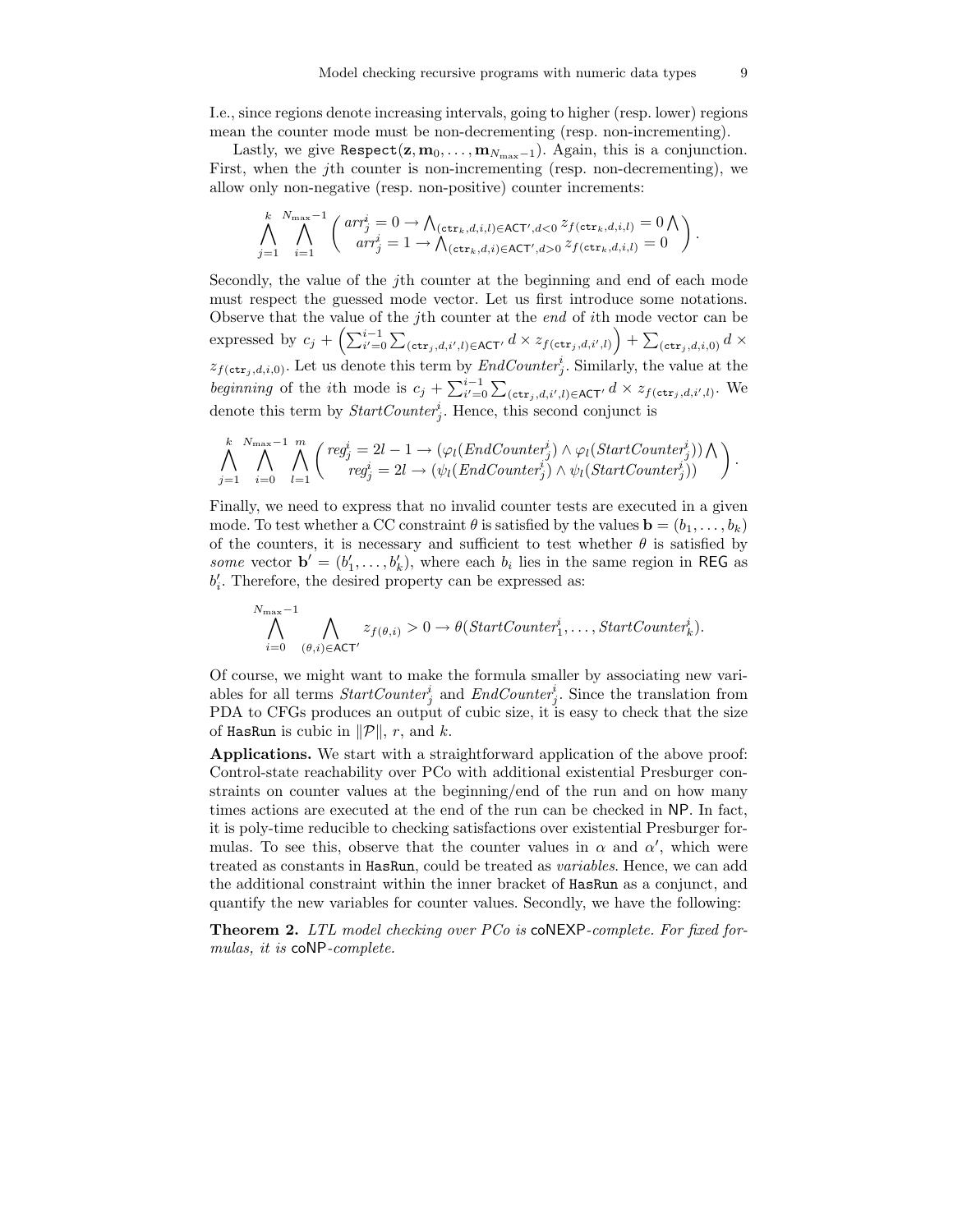For this, we begin with the standard Vardi-Wolper automata-theoretic approach [33] reducing the *complement* of this problem to *recurrent reachability* over PCo: given a PCo  $\mathcal{P} = (Q, \text{ACT}, \Gamma, \delta, X)$  and a subset  $F \subseteq Q$ , decide if there is a run of P visiting configurations of the form  $(q, u, c)$  where  $q \in F$  infinitely often. This reduction obtains an NBWA of exponential size from the negation of the given LTL formula, and builds the product of this NBWA and  $P$ . Thus, the reduction is exponential in the LTL formula but polynomial in the PCo. Therefore, it suffices to show that recurrent reachability is in NP. Observe that all infinite runs  $\pi$  of P stabilise in some mode, expressed by a mode vector **m**. We split  $\pi$ into a subpath from the initial configuration  $\alpha$  to a configuration  $\alpha' = (q', u', c')$ in  $\pi$  in mode **m**, and the rest of the path from  $\alpha'$ . In fact, if  $\mathbf{c}' = (c'_1, \ldots, c'_k)$ , then  $\alpha'$  could be chosen such that if the value of the *j*th counter after  $\alpha'$  in  $\pi$  has a maximum c (e.g. when *j*th counter value stabilises in a region  $\lt 2m$ , which is bounded), then  $c'_j = c$ . By allowing only rules which do not decrement counters whose values do not stabilise, we may treat the path from  $\alpha'$  as a path of a PDS with no counters. Hence, we use a well-known lemma of PDS (w.l.o.g. assume that transitions of PDS/PCo only check the top stack character):

**Lemma 3** ([4]). Given a PDS  $P = (Q, ACT, \Gamma, \delta)$ , an initial configuration  $\alpha$ , and a set  $F \subseteq Q$ , then there exists an infinite computation path of P from  $\alpha$  visiting F infinitely often iff there exist configurations  $(p, \alpha) \in Q \times \Gamma$ ,  $(q, u)$ ,  $(p, \alpha v)$ such that  $g \in F$  and (i)  $\alpha$  can reach  $(p, \alpha w)$  for some  $w \in \Gamma^*$ , and (ii)  $(p, \alpha)$ can reach  $(g, u)$ , from which  $(p, \gamma v)$  is reachable.

We construct a PCo  $\mathcal{P}'$  that simulates  $\mathcal{P}$  (for the initial subpath of the recurrent reachability witness). Eventually, it decides to stop simulating  $P$  at some configuration  $(p, \alpha w, \mathbf{v})$ . The state and the top-stack character are then made visible by  $\mathcal{P}'$  with an action  $\overline{(p,\alpha)}$ . The PCo  $\mathcal{P}'$  then empties the stack and continues the simulation of  $P$  from  $(p, \alpha)$  except that (1) only rules which increment counters by non-negative values are allowed, but instead of actually modifying the counter values, actions of the form  $+ \text{ctr}_i$  will be executed if the rule increments the *j*th counter by a positive value (2) counter tests  $\theta$  are no longer performed, but instead we execute actions that signify  $\theta$ . When a configuration of the form  $(g, u, v)$  is reached with  $g \in F$ , it will make it visible by performing an action of the form g!. At any given time after this, it may output a character  $(p', \alpha')$ , where  $p'$  is the current state and  $\alpha'$  is the current top stack character, and go into the state Finish. There exists a computation path of  $P$  from  $\alpha$  that visits F infinitely often iff there exists a path from  $\alpha$  to the Finish in  $\mathcal{P}'$  such that: (a) the number executions of some  $(p, \alpha)$  is 2, (b) some g! action has been executed, (c) if the region of the end value of the jth counter (corresponding to the jth counter value of the initial witnessing subpath of  $P$ ) is bounded (i.e.  $\langle 2m \rangle$ , then no action  $+\mathsf{ctr}_i$  must have been executed, and (d) no counter test actions violating the regions of the end counter values have been executed. Using the techniques from Theorem 1, we may express these constraints as a poly-size existential Presburger formula. In conclusion, we have reduced recurrent reachability over PCo to control-state reachability over PCo with constraints, which we already saw to be in NP.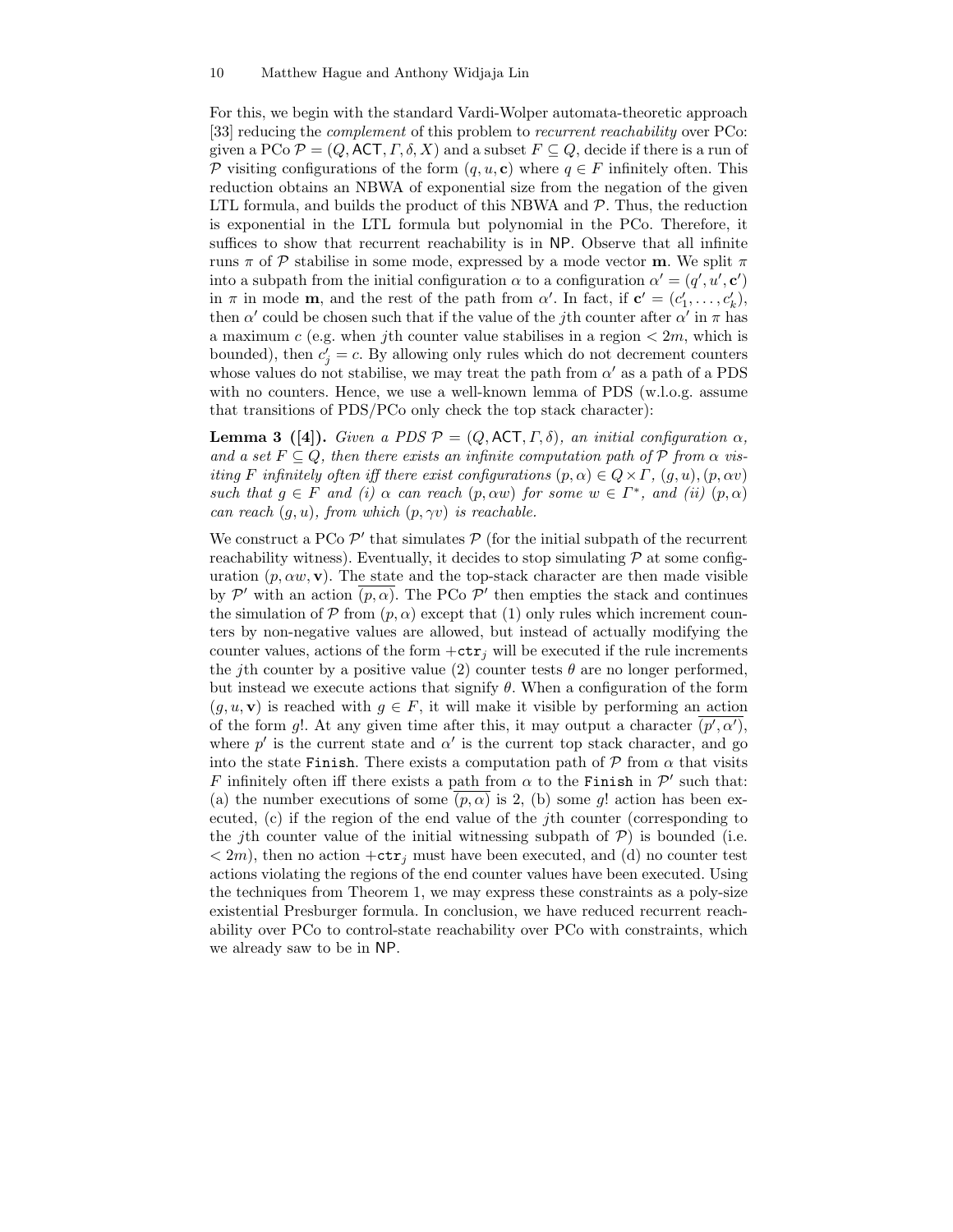#### 5 Lower bounds for model checking PCo

In this section, we prove coNEXP and coNP lower bounds for model checking LTL and reachability over PCo. We will also show that model checking EF-logic is undecidable even for a fixed formula. All our lower bounds hold for  $(1, 1)$ -PCo where counters can only be compared against 0 and incremented by  $\{-1,0,1\}$ .

Lower bound for LTL and reachability We start with coNP-hardness for a fixed LTL formula over  $(1, 1)$ -PCo. We show that the complement of this model checking problem is NP-hard. It will be clear later that the same proof can be used to show that reachability is  $NP$ -hard over  $(1, 1)$ -PCo. The idea is to reduce from the NP-complete 0-1 Knapsack problem ([24]): given  $a_1, \ldots, a_k, b \in \mathbb{N}$  in binary, decide whether  $\sum_{i=1}^{k} a_i x_i = b$  for some  $x_1, \ldots, x_k \in \{0, 1\}$ . The reduction constructs a  $(1, 1)$ -PCo  $P$  which initializes the counter to 0 and repeats for each  $i \in [1, k]$ : guess  $x_i$ , add  $a_i x_i$  to the counter. The PCo then checks whether the counter is b by substracting b and checking whether the result is 0. If the test is positive, execute a special action success and then loop silently. The LTL formula is  $G\neg success$ . Note, this PCo makes one reversal. The problem with this reduction, however, is that the numbers  $a_1, \ldots, a_k, b$ are given in binary, whereas each transition in  $\mathcal P$  can add  $-1$  or 1. Hence, we cannot naively hardwire the "intermediate" values of  $a_1, \ldots, a_k, b$  during the computation in the finite control. Instead, we need to use the stack. We illustrate this technique by the ex-

ample in the following figure on the right. This is a PCo with one counter  $x$  that increases  $x$  by the number represented by the topmost four bits on the stack (edge label  $u \rightarrow v$  defines the stack operation). For example, if



the PCo starts with the configuration  $(3, 1101, 0)$ , then it will end at the configuration (0, 0, 13). Using this technique, we will only need at most  $\sum_{i=1}^{k} \log(a_i)$  +  $log(b)$  extra states and therefore avoiding an exponential blow-up.

For the coNEXP lower bound for non-fixed formulas, we reduce succinct 0-1 Knapsack. We define Succinct 0-1 Knapsack as the 0-1 Knapsack problem where the input is given as a boolean formula  $\theta$  with variables  $x_1, \ldots, x_{k+m}$  where  $k, m \in \mathbb{Z}_{>0}$  are given in unary. Here  $\theta$  represent the numbers  $a_1, \ldots, a_{2^k-1}, b \in \mathbb{N}$ each with precisely  $2^m$  bits (leading 0s permitted) as follows:

- The ith bit of  $\text{bin}(b)$  is defined to be  $x \in \{0,1\}$  iff the formula  $\theta$  evaluates to x when  $x_1, \ldots, x_{k+m}$  are evaluated to  $0^k \text{bin}^m(i)$ .
- The *i*th bit of  $\text{bin}(a_j)$  is defined to be  $x \in \{0,1\}$  iff the formula  $\theta$  evaluates to x when the inputs to  $x_1, \ldots, x_{k+m}$  are  $\text{bin}^k(j)\text{bin}^m(i)$ .

The problem is to check whether  $\sum_{i=1}^{2^k-1} a_i z_i = b$  for some  $z_1, \ldots, z_{2^k-1} \in \{0, 1\}.$ The problem of Succinct 0-1 Knapsack can be shown to be NEXP-complete in the same way that the problem Succinct Knapsack, where natural numbers can be assigned to  $z_i$ 's (instead of only  $\{0,1\}$ ), is shown in [34] to be NEXP-complete.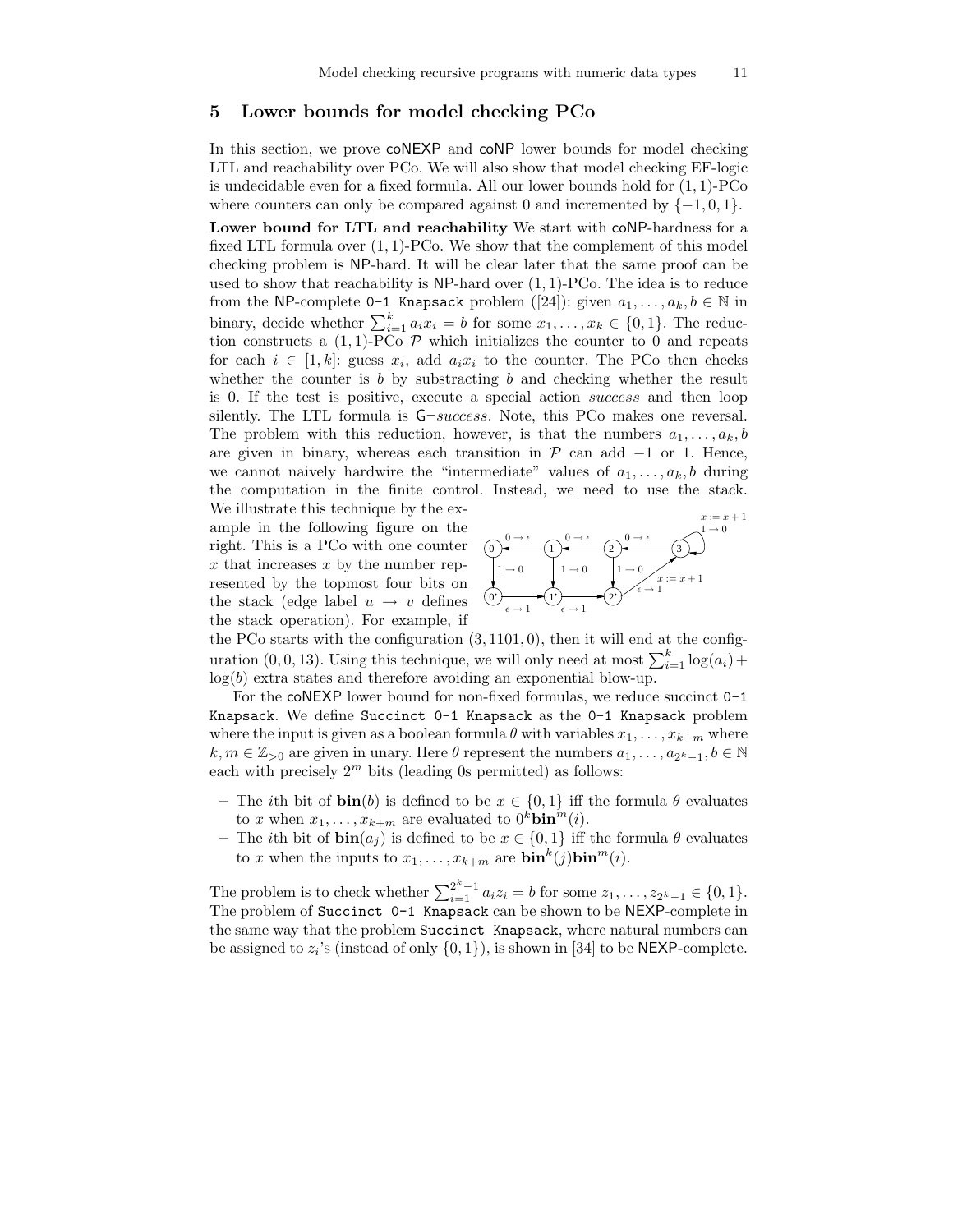#### 12 Matthew Hague and Anthony Widjaja Lin

We now show a NEXP lower bound for the complement of LTL model checking over  $(1, 1)$ -PCo by reducing from Succinct 0-1 Knapsack. The idea of the reduction is the same as for the case of fixed formulas, but we will have to use the LTL formula to count up to doubly exponential values.

The stack alphabet includes  $\#$ ,  $c_1^0, c_1^1, \ldots, c_m^0, c_m^1$ . If the *i*th bit of  $a_j$  is 1 and  $z_j$  has been guessed to be 1, then we need to add  $2^i$  to the counter. E.g., suppose we're on the  $11 \dots 1$ th bit of the  $a_0$ . Using the techniques below, we calculate the value of this bit. If it is 1, we increment  $2^{(2^m-1)}$  times. To do this, we push the following sequence on the stack, again using techniques described below.

$$
0c_m^0 \dots c_1^0 \# 0c_m^1 c_{m-1}^0 \dots c_1^0 \# \dots \dots \dots \# 0c_m^1 \dots c_1^1 \# \tag{*}
$$

That is, a bit-string with  $2^m$  many 0s, annotated with their bit positions (least significant bit on the top/left of the stack). From this stack configuration, the system counts up to  $1c_m^0 \dots c_1^0 \# 1c_m^1 c_{m-1}^0 \dots c_1^0 \# \dots \dots \dots \# 1c_m^1 \dots c_1^1 \#$ , i.e., a bit-string with  $2^m$  many 1s, taking  $2^{(2^m-1)}$  steps. We increment the counter  $+1$ at each step.

To complete the proof, we need to know how to: (1) enumerate all assignments to  $x_1, \ldots, x_{k+m}$  and evaluate  $\theta$ , (2) initialise the large counter described above, and (3) increment the large counter from  $00 \dots 0$  to  $11 \dots 1$ .

Problem 1: We store the current assignment on the bottom of the stack, using  $x_1^0, x_1^1, \ldots, x_{k+m}^0, x_{k+m}^1$ . Initially, we push  $x_1^0, \ldots, x_{k+m}^0$ , making the pushed characters visible using suitable action symbols. We then guess whether  $\theta$  evaluates to 1. An LTL formula encoding  $\theta$  asserts this guess is correct. To move to the lexicographically next assignment, we erase the stack, making the characters visible, and then guess the next assignment, using the LTL to check it.

Problem 2: Guess and push  $0c_1^{y_1} \ldots c_m^{y_m} \#$ , using the formula to check this matches the  $x_{k+1}^{y_1}, \ldots, x_{k+m}^{y_m}$  on the stack. We then push  $0c_1^{Y_1} \ldots c_m^{Y_m} \#$  (with the values of  $Y_1, \ldots, Y_m \in \{0,1\}$  guessed) to the stack. This is done arbitrarily many times and the PCo may stop at some point. To make sure we obtain (\*) on the top of the stack, we assert the successor property using the LTL formula. Problem 3: This uses the idea for the fixed formula case: pop from the stack until the first 0, then push a correct number of 1s annotated with the bit positions. For this, an LTL formula asserts the successor property, cf. [29].

Undecidability results for EF-logic We now turn our attention to model checking EF-logic over PCo. It turns out that the problem is already undecidable for a fixed formula with two operators. We reduce from the emptiness of linear bounded Turing machines (LTM), which is undecidable (cf. [28]). Given an LTM M that accept/rejects an input w using at most  $c|w|$  space, we compute a  $(1, 1)$ -PCo P, an EF formula  $\varphi$ , and a start state  $q_0$  of P such that  $\mathfrak{S}_{\mathcal{P}}$ ,  $(q_0, \epsilon) \models \varphi$ iff  $M$  is nonempty. We make  $P$  guess a word w and an accepting computation path of  $M$ , which is stored in the stack. The length  $c|w|$  is stored in the counter. Once the path has been guessed, it suffices to show that: (P1) the length of each guessed configuration is  $c|w|$ , and (P2) each non-initial configuration is a successor of its previous configuration. The guessing and checking stages incur one alternation for the EF formula. Since checking P2 requires us to check at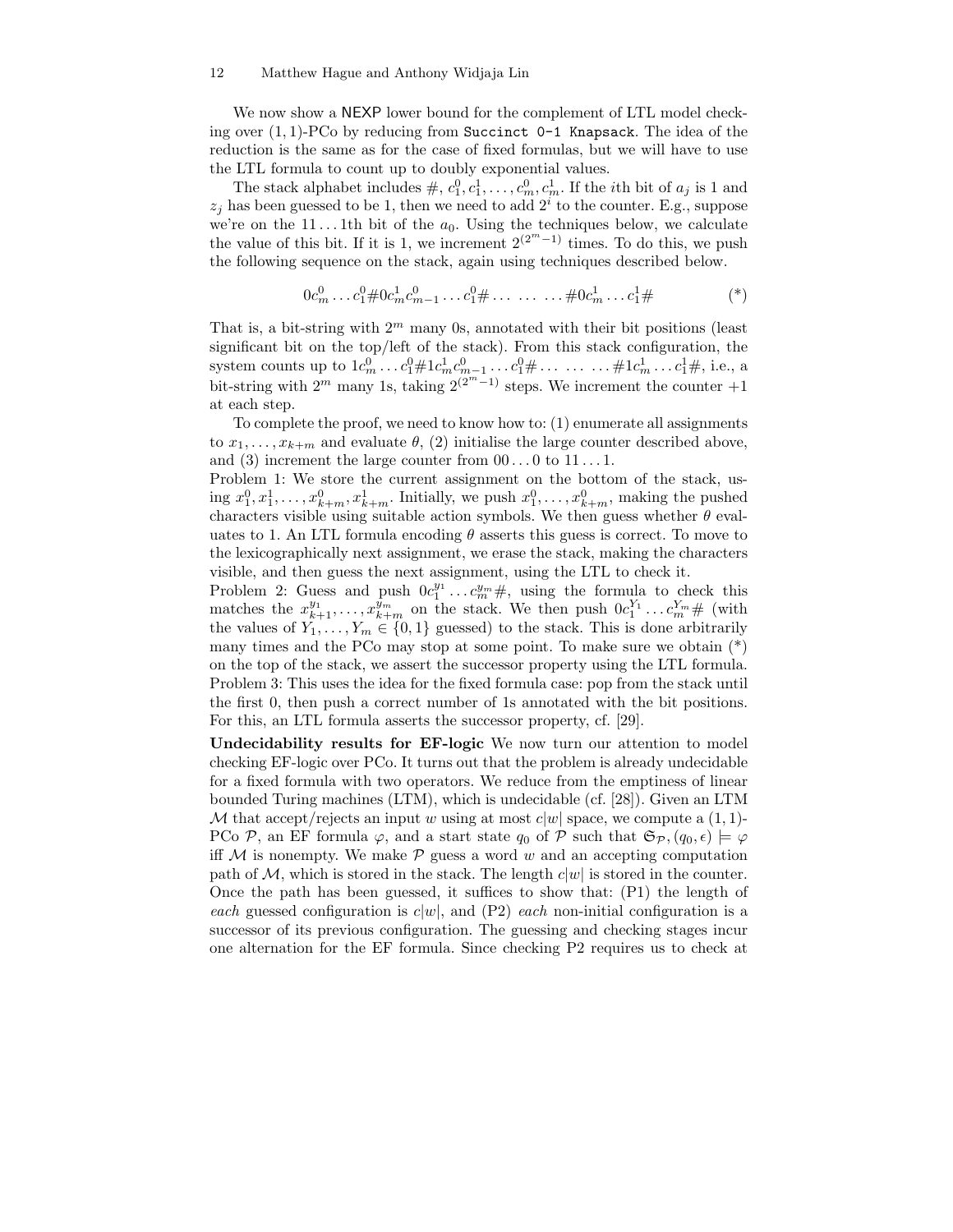most four consecutive tape cells of  $\mathcal M$  (once a cell is chosen), we can remember this location by decrementing the counter, moving to the previous configuration of  $M$  that is stored in the stack, and then further decrementing the counter making sure that the end value is 0. See the full version for the proof.

**Theorem 4.** Model checking EF-logic over  $(1, 1)$ -PCo is undecidable even for a fixed formula with two EF operators.

### 6 Adding clocks

To extend our results to the case of PCC, we use the region construction of Alur and Dill [1] to reduce a PCC to a PCo of exponential size (in exponential time) such that every run of the PCC can be projected, state-for-state, onto a run of the PCo. From S4, we obtain a coNEXP (resp. NEXP) upper bound for LTL model checking (resp. reachability) over PCC. We next provide a lower bound.

Theorem 5. Reachability is NEXP-hard for PDS with discrete clocks and one 1-reversal-bounded counter. When clock constraint constants are given in binary, only three clocks and one single-reversal counter are needed. Similarly, LTL model-checking is coNEXP-hard, even for a fixed formula.

We first consider unary constants, and a non-fixed number of clocks. We adapt the previous reduction from Succinct 0-1 Knapsack, except the formula can no longer be used to evaluate the boolean formulas. Instead, we encode bits with two clocks, which are equal iff the bit is 1. We evaluate boolean formulas using the transition guards. To test all assignments to  $x_1, \ldots, x_{k+m}$  we store the valuation in the counters (not the stack). This is straightforward. Then, to build the large counter on the stack, we use another set of clocks to store the bit position values of the last two blocks pushed on to the stack. These clocks can be used to ensure the successor relation between the two values. For binary clock constraints, we use Courcoubetis and Yannakakis [7] to reduce to three clocks.

Recall that model checking EF-logic over PCo is undecidable. It turns out that this problem is decidable over PCl. See the full version for a proof.

Theorem 6. Model checking EF over PCl is EXPSPACE-complete. The lower bound holds for fixed formulas with two clocks with binary constraint constants, or with a non-fixed number of clocks when the constraints are in unary.

### 7 Experimental Results

We provide a prototypical  $C++$  implementation of an optimised version of the reduction in Section 4. In particular, from the Verma et al., we can derive, at no cost, the number of times each rule of the PCo is fired. From this, we infer the number of action symbols output, and hence, do not need additional variables and transitions for these. In addition, the per mode information per counter uses a single variable. Finally, we look for pairs of pushdown rules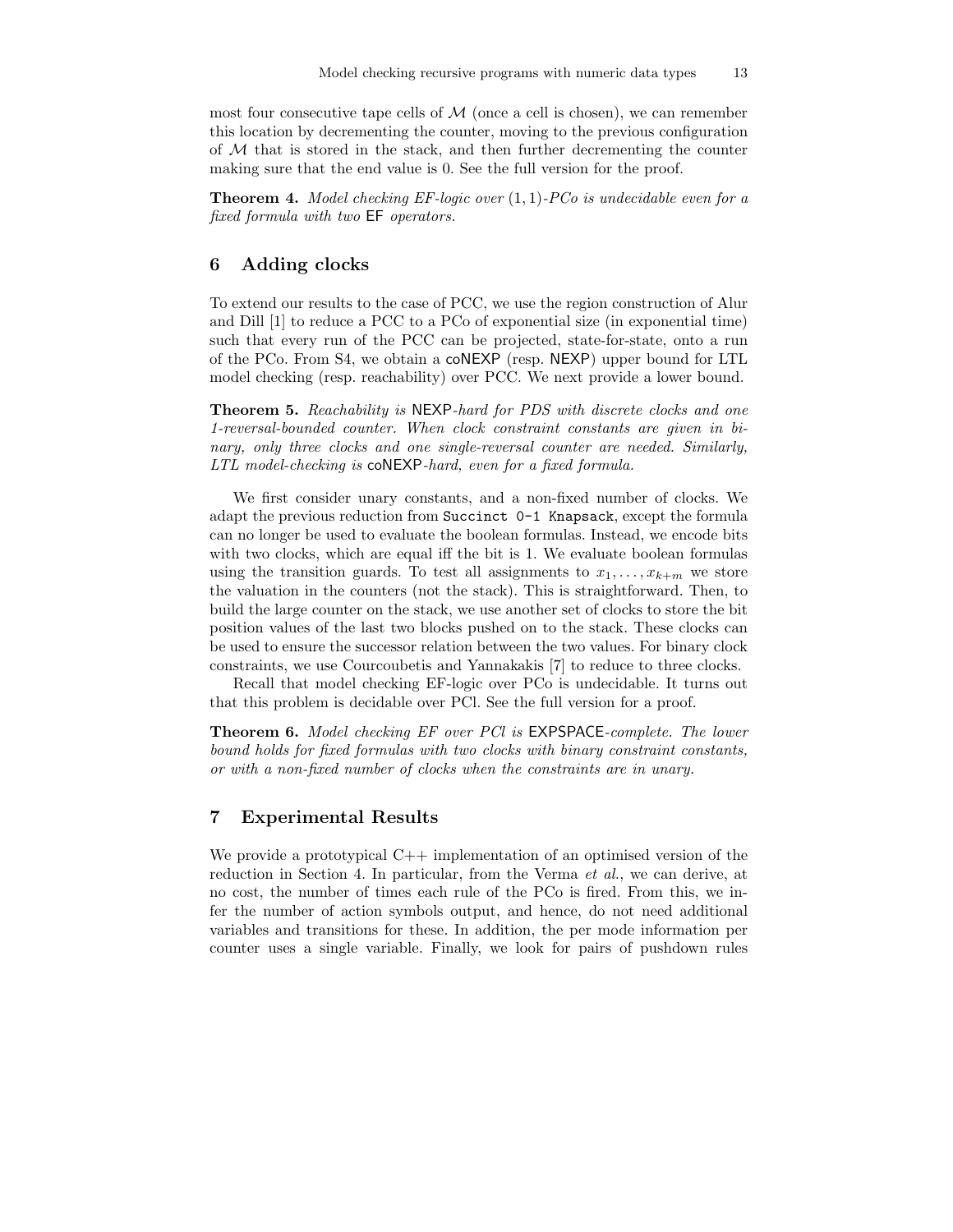$\langle (q_1, a_1, \top), \epsilon, (q_2, a_2, \emptyset, \emptyset^n) \rangle$  and  $\langle (q_2, a_2, \top), \epsilon, (q_3, a_3, \emptyset, \emptyset^n) \rangle$  such that  $a_1$  and  $a_2$ are single characters and the pair  $q_2, a_2$  does not appear together in any other rule. Furthermore,  $a_2$  does not appear in a rule  $\langle (q, w, \theta), a, (q', w' a_2 w'', Y, w) \rangle$ where  $|w'| > 0$ . These rules can be replaced by  $\langle (q_1, a_1, \top), \epsilon, (q_3, a_3, \emptyset, \emptyset^n) \rangle$ . Then we remove unreachable productions from the generated CFGs. We used the 64 bit Linux binary of Z3 2.16 [9] on the Presburger formulas on a quad-core, 2.4Gz Intel<sup>®</sup> Xeon<sup>®</sup> machine with 12GB of RAM, running Fedora<sup>TM</sup>12. We report the time from the Linux command time for the translation and the run of Z3.

Double free in dm-target.c. In version 2.5.71 of the Linux kernel, a double free was introduced to drivers/md/dm-target.c [31]. This was introduced to fix a perceived memory-leak. When registering a new target, memory was allocated and a check made to see if the target was already known. If so, it was freed and an "exists" flag set. Otherwise the target was added to the target list. Before returning, the exists flag was checked and the object was freed (again) if it was set. We created, by hand, a model of this file using a counter to store the length of the target list. The complete control flow of the file was maintained and data only tracked when relevant to the memory management. The model outputs special symbols to mark when memory is allocated or freed. We then look for a run where, either an item was removed from the empty list, the number of free calls was greater than the number of allocations, or, the code exited normally, but more memory was allocated than freed. We were able to verify that the code contained a memory error in version 2.5.71 and that the memory management was correct in earlier versions (for a bounded number of reversals) provided as many targets were registered as unregistered. Note, the counter is required to track the size of the list which ensures that the number of allocations matches the number of frees. The size of the dm-target.c is approximately 175 lines without comments. Detecting the bug took 2s, and proving correctness took 1.7s, 2.9s, 16s, 24s and 77s for 1, 2, 3, 4 and 5 reversals respectively.

Memory leak in aer inject.c. In version 2.6.32 of the Linux kernel, the file drivers/pci/pcie/aer/aer inject.c contains a memory leak that was patched in the next version [26]: two lists of allocated objects are maintained, but, when exiting, the code empties the items from the first list and frees them, then, empties and frees the first list again, instead of the second. We created a model of this driver with two counters to track the size of the lists and searched for memory errors as in the previous example. Only one reversal was required to detect the memory leak. We showed that the patch corrects the problem (up to one reversal). Note, without counters, it would always be possible for the number of allocations to differ from the number of frees. The file  $aer_inject.c$ is approximately 470 lines without comments. Detecting the bug required 220s and proving correctness for a single reversal took 508s.

Buffer overflow. Jhala and McMillan have a buffer overflow example which their technique, SatAbs and Magic, failed to verify [21]. There are three buffers, x, y and z of sizes 100, 100 and 200 and two counters i and j. First, i is used to copy up to 100 positions of x into z. Then, counters i and j are used to copy up to 100 positions of y into the remainder of z. There is overflow if i, which indexes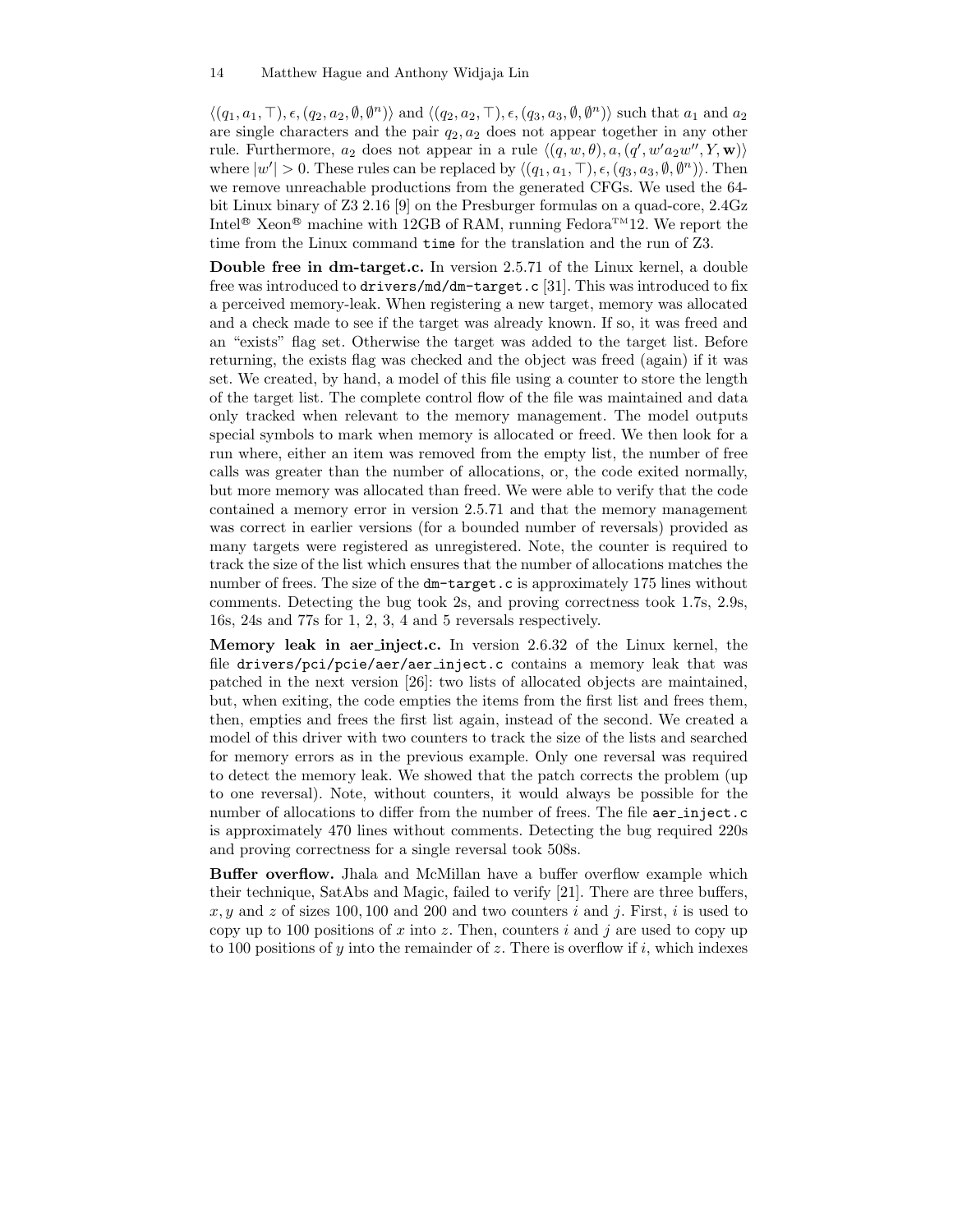z, finishes greater than 199. This simply encodes into our model<sup>1</sup> and could be verified correct (since the example is trivially reversal bounded) in 1.6s.

David Gries's coffee can problem [14]. We have an arbitrary number of black and white coffee beans in a can. We pick two beans at random. If they are the same colour, they are discarded and an extra black bean is put in the tin. If they differ, the white is kept but the black discarded. The last bean in the can is black iff the number of white beans is odd. This problem can be modelled without abstraction by using the stack to count the number of black beans, and a single-reversal counter to track the number of white beans. We verified in 1.3s that the last bean cannot be white if the number of white beans is odd, and in 1.1s that the last bean may be white if the number of white beans is even.

### 8 Extensions and Future Work

We prove, in the full version of this paper, that (i) reachability and LTL for a prefix-recognisable version of PCo is NEXP-complete and coNEXP-complete respectively, even with one 1-reversal-bounded counter and a fixed formula; (ii) LTL model checking for a fixed formula is coNEXP when the number of reversals is given in binary, whereas reachability is in NEXP (a matching lower bound is in [18], even without the stack); and (iii) the reachability problem for second-order pushdown systems (cf. [17]) with reversal bounded counters is undecidable.

For future work we may investigate counter-example guided abstraction refinement. We would need counter-examples from the models of the existential Presburger formula, and refinement techniques to add counters and reversals as well as predicates. Furthermore, as we allow user defined numerical constraints on reachability, we may also restrict LTL model checking to runs satisfying additional numerical fairness constraints.

Acknowledgments. We thank the authors of [6] and [34] for their correspondence, V. D'Silva for recommending [21], J. Leroux and P. Ruemmer for suggesting Z3, A. Sangnier for [12], and anonymous referees for their comments. We thank EPSRC (EP/F036361 and EP/H026878/1) for their support.

### References

- 1. R. Alur and D. L. Dill. A theory of timed automata. *Theor. Comput. Sci.*, 126(2):183–235, 1994.
- 2. T. Ball, B. Cook, V. Levin, and S. K. Rajamani. Slam and static driver verifier: Technology transfer of formal methods inside microsoft. In E. A. Boiten, J. Derrick, and G. Smith, editors, *IFM*, volume 2999 of *Lecture Notes in Computer Science*, pages 1–20. Springer, 2004.
- 3. T. Ball and S. K. Rajamani. Bebop: A symbolic model checker for boolean programs. In K. Havelund, J. Penix, and W. Visser, editors, *SPIN*, volume 1885 of *Lecture Notes in Computer Science*, pages 113–130. Springer, 2000.

 $1$  Comparison with constants is not implemented. We adjusted the formula by hand.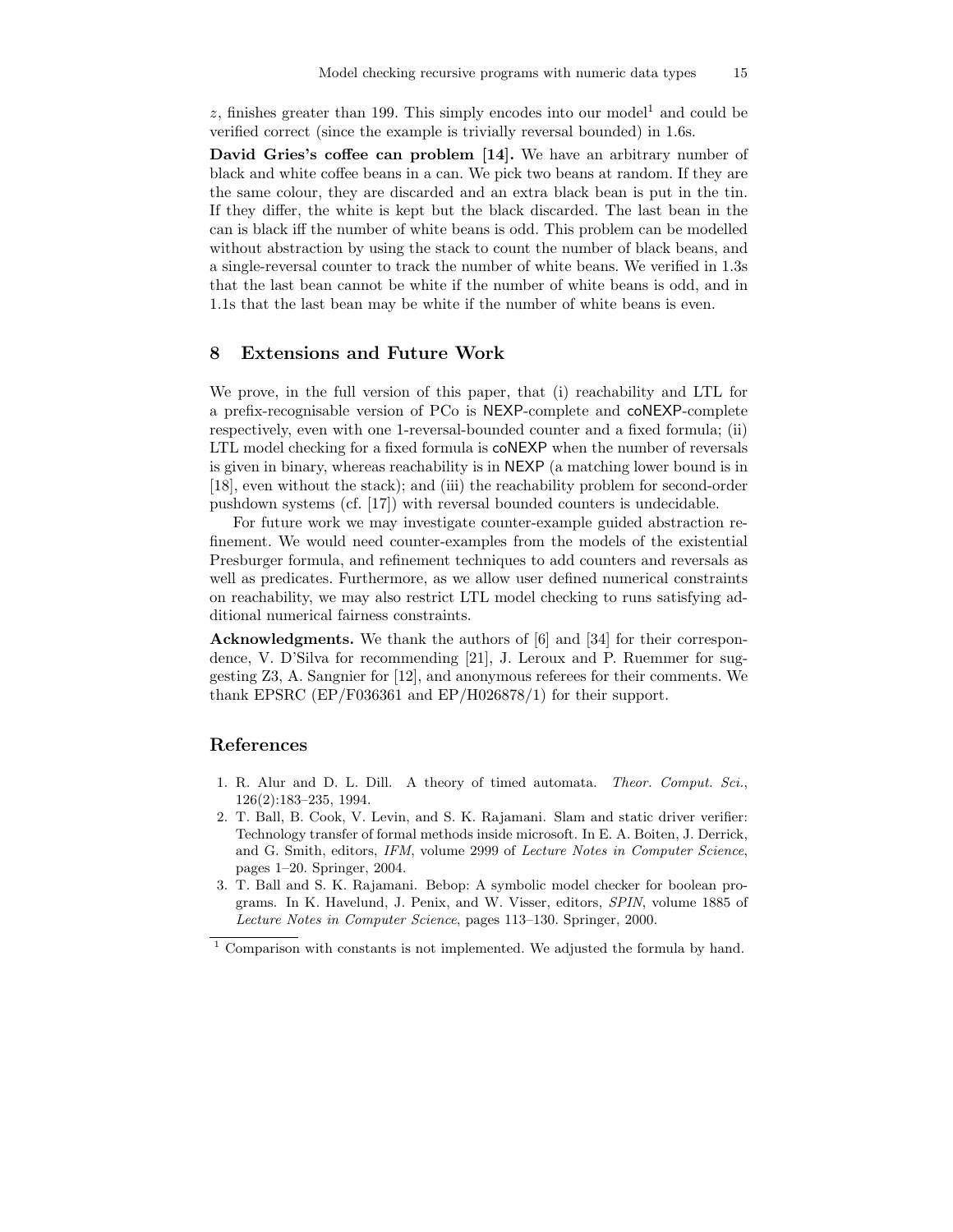- 4. A. Bouajjani, J. Esparza, and O. Maler. Reachability analysis of pushdown automata: Application to model-checking. In A. W. Mazurkiewicz and J. Winkowski, editors, *CONCUR*, volume 1243 of *Lecture Notes in Computer Science*, pages 135– 150. Springer, 1997.
- 5. P. Bouyer. Model-checking timed temporal logics. *Electr. Notes Theor. Comput. Sci.*, 231:323–341, 2009.
- 6. R. Chadha, A. Legay, P. Prabhakar, and M. Viswanathan. Complexity bounds for the verification of real-time software. In G. Barthe and M. V. Hermenegildo, editors, *VMCAI*, volume 5944 of *Lecture Notes in Computer Science*, pages 95–111. Springer, 2010.
- 7. C. Courcoubetis and M. Yannakakis. Minimum and maximum delay problems in real-time systems. *Formal Methods in System Design*, 1(4):385–415, 1992.
- 8. Z. Dang, O. H. Ibarra, T. Bultan, R. A. Kemmerer, and J. Su. Binary reachability analysis of discrete pushdown timed automata. In E. A. Emerson and A. P. Sistla, editors, *CAV*, volume 1855 of *Lecture Notes in Computer Science*, pages 69–84. Springer, 2000.
- 9. L. M. de Moura and N. Bjørner. Z3: An efficient smt solver. In C. R. Ramakrishnan and J. Rehof, editors, *TACAS*, volume 4963 of *Lecture Notes in Computer Science*, pages 337–340. Springer, 2008.
- 10. V. D'Silva, D. Kroening, and G. Weissenbacher. A survey of automated techniques for formal software verification. *IEEE Trans. on CAD of Integrated Circuits and Systems*, 27(7):1165–1178, 2008.
- 11. J. Esparza, A. Kucera, and S. Schwoon. Model checking ltl with regular valuations for pushdown systems. *Inf. Comput.*, 186(2):355–376, 2003.
- 12. E. Filiot, J.-F. Raskin, P.-A. Reynier, F. Servais, and J.-M. Talbot. Properties of visibly pushdown transducers. In P. Hlinen´y and A. Kucera, editors, *MFCS*, volume 6281 of *Lecture Notes in Computer Science*, pages 355–367. Springer, 2010.
- 13. A. Finkel and A. Sangnier. Reversal-bounded counter machines revisited. In E. Ochmanski and J. Tyszkiewicz, editors, *MFCS*, volume 5162 of *Lecture Notes in Computer Science*, pages 323–334. Springer, 2008.
- 14. D. Gries. *The Science of Programming*. Springer-Verlag, 1981.
- 15. E. M. Gurari and O. H. Ibarra. The complexity of decision problems for finite-turn multicounter machines. *J. Comput. Syst. Sci.*, 22(2):220–229, 1981.
- 16. M. Hack. The equality problem for vector addition systems is undecidable. *Theor. Comput. Sci.*, 2(1):77–95, 1976.
- 17. M. Hague. *Saturation Methods for Global Model-Checking Pushdown Systems*. PhD thesis, Oxford University Computing Laboratory, 2009.
- 18. R. R. Howell and L. E. Rosier. An analysis of the nonemptiness problem for classes of reversal-bounded multicounter machines. *J. Comput. Syst. Sci.*, 34(1):55–74, 1987.
- 19. O. H. Ibarra. Reversal-bounded multicounter machines and their decision problems. *J. ACM*, 25(1):116–133, 1978.
- 20. O. H. Ibarra, J. Su, Z. Dang, T. Bultan, and R. A. Kemmerer. Counter machines and verification problems. *Theor. Comput. Sci.*, 289(1):165–189, 2002.
- 21. R. Jhala and K. L. McMillan. A practical and complete approach to predicate refinement. In *TACAS*, pages 459–473, 2006.
- 22. F. Laroussinie, A. Meyer, and E. Petonnet. Counting ctl. In C.-H. L. Ong, editor, *FOSSACS*, volume 6014 of *Lecture Notes in Computer Science*, pages 206–220. Springer, 2010.
- 23. J. V. Majitsevic. Enumerable sets are diophantine. *Sov. Math. Dokl.*, 11(2):354– 358, 1970.

<sup>16</sup> Matthew Hague and Anthony Widjaja Lin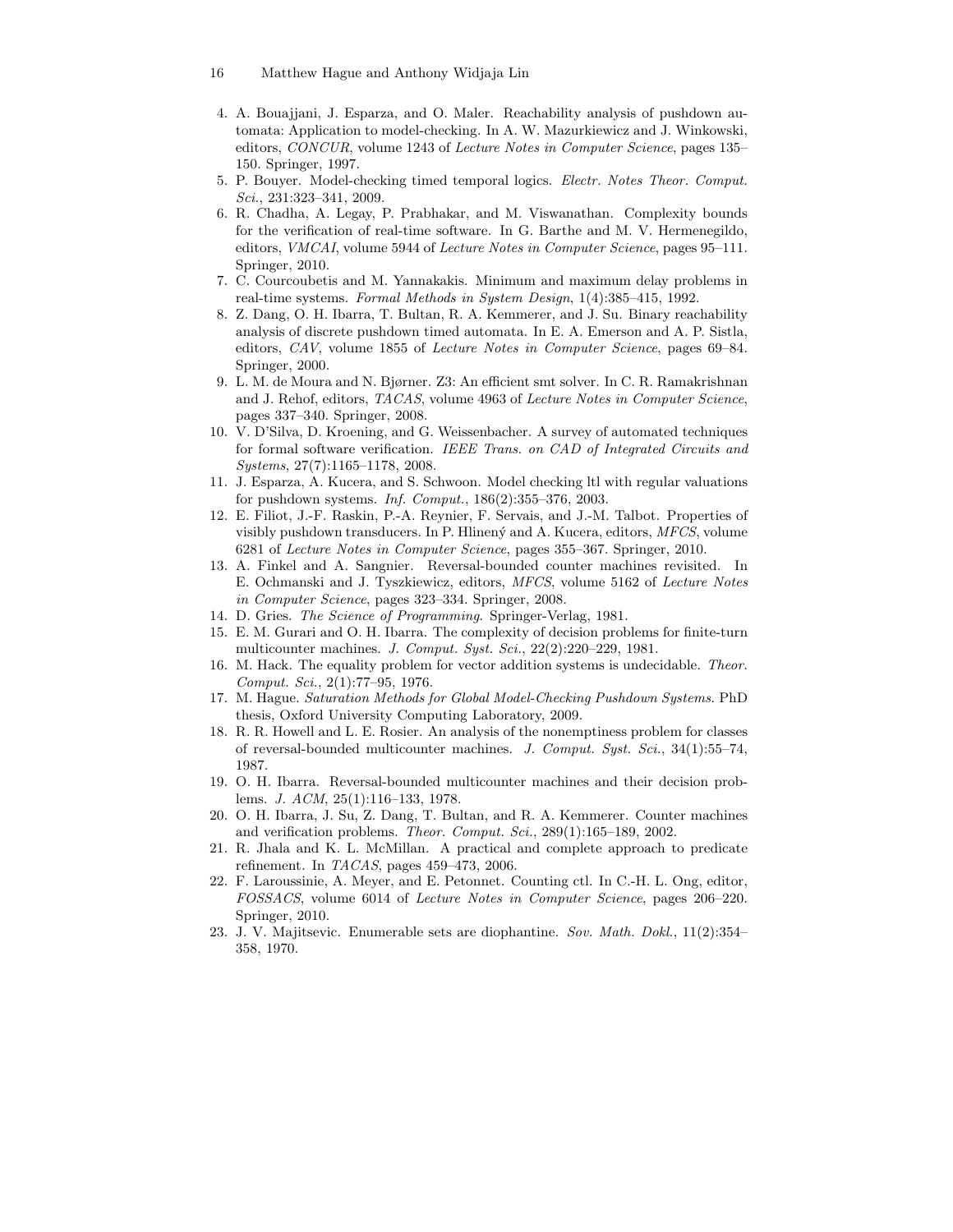- 24. C. H. Papadimitriou and K. Steiglitz. *Combinatorial Optimization: Algorithms and Complexity*. Dover Publications, 1998.
- 25. R. Parikh. On context-free languages. *J. ACM*, 13(4):570–581, 1966.
- 26. A. Patterson. PCI: fix memory leak in aer inject. https://patchwork.kernel.org/patch/53058/, 2003.
- 27. B. Scarpellini. Complexity of subcases of presburger arithmetic. *Trans. of AMS*, 284(1):203–218, 1984.
- 28. M. Sipser. *Introduction to the Theory of Computation*. PWS Publishing Company, 1997.
- 29. A. P. Sistla and E. M. Clarke. The complexity of propositional linear temporal logics. *J. ACM*, 32:733–749, July 1985.
- 30. D. Suwimonteerabuth, S. Schwoon, and J. Esparza. jmoped: A java bytecode checker based on moped. In N. Halbwachs and L. D. Zuck, editors, *TACAS*, volume 3440 of *Lecture Notes in Computer Science*, pages 541–545. Springer, 2005.
- 31. J. Thornbur. dm: Fix memory leak in dm\_register\_target(). http://lkml.org/lkml/2003/6/9/70, 2003.
- 32. A. W. To. *Model Checking Infinite-State Systems: Generic and Specific Approaches*. PhD thesis, LFCS, School of Informatics, University of Edinburgh, 2010.
- 33. M. Y. Vardi and P. Wolper. An automata-theoretic approach to automatic program verification (preliminary report). In *LICS*, pages 332–344. IEEE Computer Society, 1986.
- 34. H. Veith. Languages represented by boolean formulas. *Inf. Process. Lett.*, 63(5):251–256, 1997.
- 35. K. N. Verma, H. Seidl, and T. Schwentick. On the complexity of equational horn clauses. In R. Nieuwenhuis, editor, *CADE*, volume 3632 of *Lecture Notes in Computer Science*, pages 337–352. Springer, 2005.
- 36. I. Walukiewicz. Model checking CTL properties of pushdown systems. In S. Kapoor and S. Prasad, editors, *FSTTCS*, volume 1974 of *Lecture Notes in Computer Science*, pages 127–138. Springer, 2000.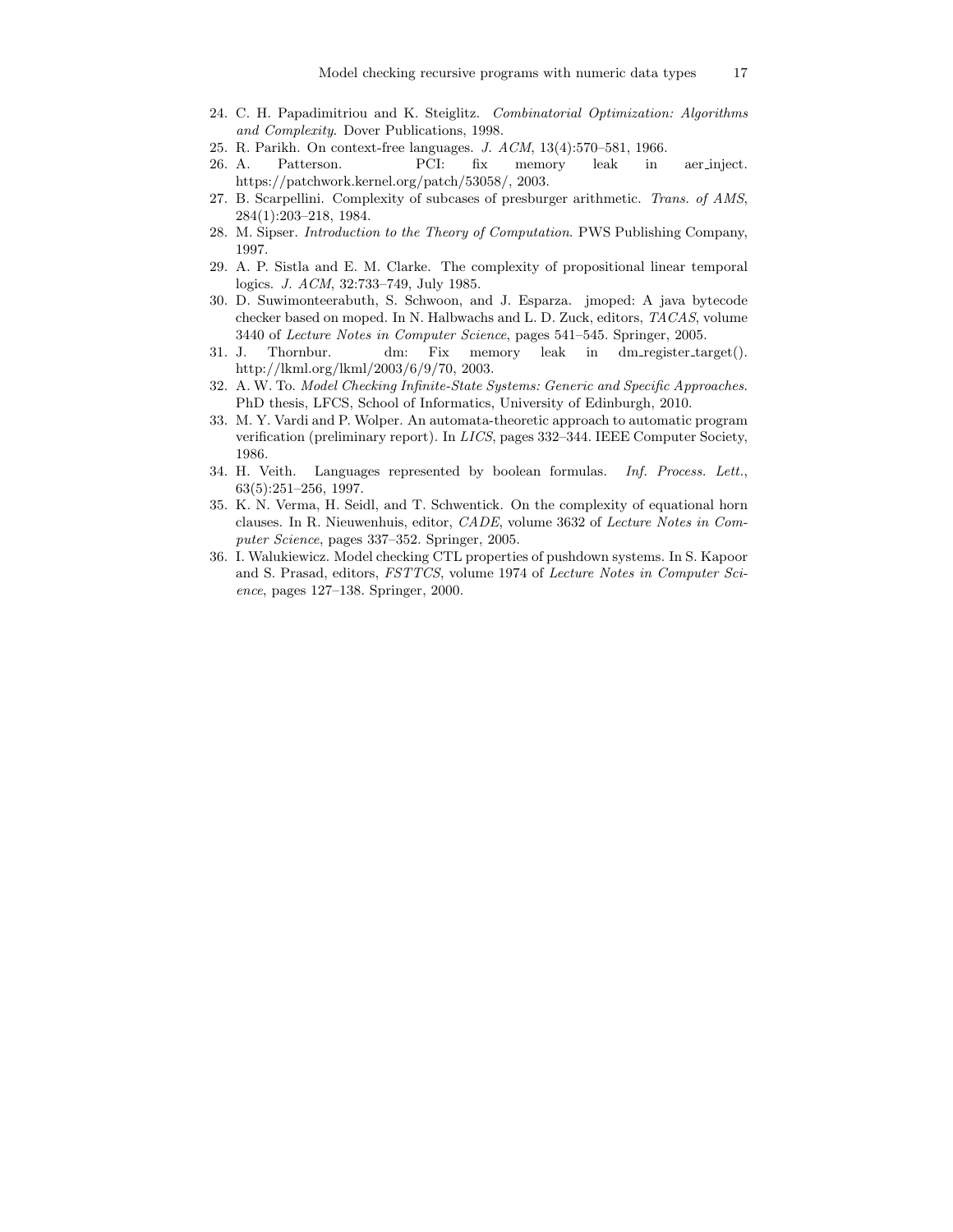### A Definition of r-reversal-bounded paths

Let P be a pushdown system with k counters and m clocks, and let  $\alpha$  be a configuration of P. Suppose that  $\pi$  is a path in  $\mathfrak{S}_{\mathcal{P}}$  from  $\alpha$  and let x a counter variable in P. If  $\{i_j\}_{j=1}^k$  (where  $k \leq \omega$ ) is the projection of  $\pi$  to the values of a counter x, define the "succesive difference" sequence  $\sigma = \{d_j\}_{j=1}^{k-1}$  as  $d_j := i_{j+1}$  $i_j$ . Replacing each positive/negative/zero number in  $\sigma$  by  $\tilde{\uparrow}/\downarrow/0$ , respectively, and then viewing  $\sigma$  as a word over  $\{\uparrow, \downarrow, 0\}$ , we mark all substrings that match either the regular expression  $\downarrow 0^* \uparrow$  or  $\uparrow 0^* \downarrow$ . If  $\sigma[j, j']$  is one such substring, a *reversal* for counter x occurs in between  $\pi[j'-1]$  and  $\pi[j']$ . The path  $\pi$  is said to be r-reversal-bounded if the number of reversals in  $\pi$  is at most r.

Another concept that is intimately connected to reversals in  $\pi$  is that of "phase". A phase for counter x, then, is any nonempty subpath of  $\pi$  in between (1) any two consecutive reversals, (2)  $\pi$ [1] and the first reversal, (3) the final reversal and the end (or "limit") configuration in  $\pi$ , or (4)  $\pi$ [1] and the end (or limit) configuration in  $\pi$  if no reversal occurs in  $\pi$ . A phase  $\pi[j, j']$  for counter x is said to be *non-decrementing* (resp. *non-incrementing*) if no  $\downarrow$  (resp.  $\uparrow$ ) occurs in  $\sigma[j, j'-1]$ . Note that a phase could be both non-incrementing and non-decrementing when the values of the counters do not change throughout the path. It is easy to see that the number of reversals in  $\pi$  is one less than the number of phases in  $\pi$ .

#### B Missing proofs from Section 4

**Lemma 7.** There are at most  $N_{max} := |\text{REG}| \times (r+1) \times k = 2mk(r+1)$  distinct mode vectors in  $\sigma$ .

*Proof.* At any given time, each of the  $k$  counters could have incurred  $j$  reversals, where  $j \in [0, r]$ . At any given time, each of the k counters could have a value that is in any of the |REG| distinct regions. Since there is no way to revert to the previous mode vector in  $\sigma$  once a change occurs, there are at most  $N_{\text{max}}$  distinct mode vectors in  $\sigma$ . □

## C Reduction from the complement of LTL model checking over PCo to recurrent reachability over PCo

Given the LTL formula  $\varphi$ , we compute the NBWA  $\mathcal{A} = (ACT, Q, \delta, q_0, F)$ of size  $2^{O(|\varphi|)}$  such that  $\mathcal{L}(\mathcal{A}) = [\neg \varphi]$ . Without loss of generality, we assume that  $(q, \epsilon, q) \in \delta$  for each  $q \in Q$ . Given a PCo  $\mathcal{P} = (P, \text{ACT}, \Gamma, \Delta, X)$ , we construct a new PCo  $\mathcal{P}' = (P', \text{ACT}, \Gamma, \Delta', X)$  such that  $P' = Q \times$ P, and that  $(((q_1, p_1), v, \theta), a, ((q_2, p_2), w, i)) \in \Delta'$  iff  $(q_1, a, q_2) \in \delta$  and  $((p_1, v, \theta), a, (p_2, w, i)) \in \Delta$ , for each  $a \in \text{ACT}_{\epsilon}$ . Given any configuration  $\alpha = (p, v, u)$  of P, we have  $\mathfrak{S}_{\mathcal{P}}^{\alpha}, \alpha \not\models \varphi$  iff there exists an infinite trace from  $\alpha' = ((q_0, p), v, \mathbf{u})$  in  $\mathfrak{S}_{\mathcal{P}'}^{\alpha'}$  visiting  $(F \times P) \times \Gamma^* \times \mathbb{N}^k$  infinitely often.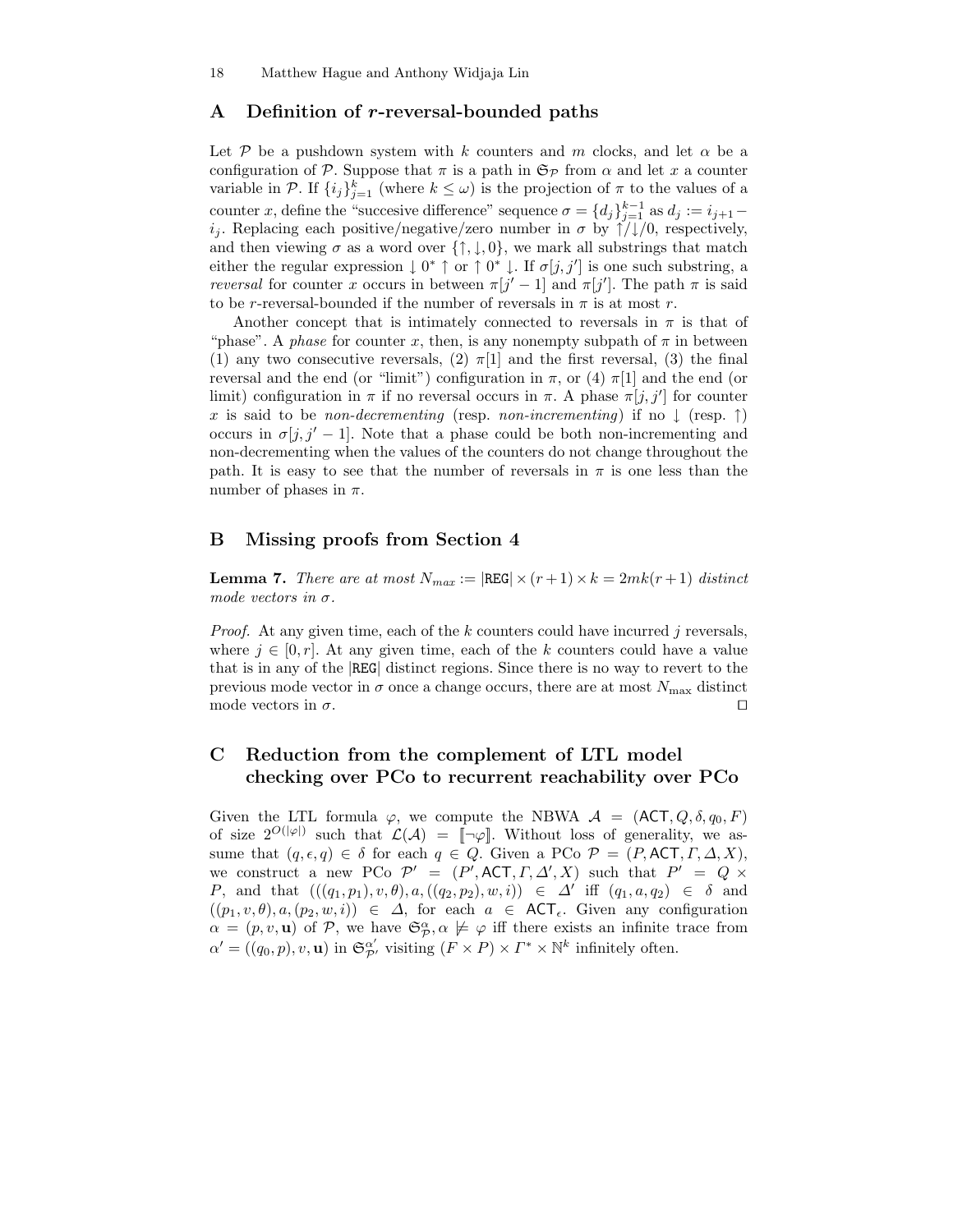### D Proof of Theorem 4

**Theorem 4.** Model checking EF-logic over  $(1,1)$ -PCo is undecidable even for a fixed formula with two EF operators.

Proof. The proof is by a reduction from the emptiness of linear bounded Turing machines (LTM), which is undecidable (cf. [28]). Suppose  $\mathcal M$  is an LTM with states Q, an accept state  $s_{acc}$ , an input alphabet  $\Sigma$ , a tape alphabet  $\Omega = \Sigma \cup \{\square\}$ for some blank symbol  $\Box \notin \Sigma$ , and a transition relation  $\delta \subseteq (Q \times \Omega) \times (Q \times \Omega \times \Sigma)$  $\{L, R\}$ , where L (resp. R) indicates "left" (resp. "right"). The machine M also comes with a constant c such that, given an input word  $w \in \Sigma$  of length n, M will never use more than cn space.

We now show how to compute a  $(1, 1)$ -PCo  $P$ , an EF formula  $\varphi$ , and a start state  $q_0$  of P such that  $\mathfrak{S}_{\mathcal{P}}$ ,  $(q_0, \epsilon) \models \varphi$  iff M has a nonempty language. The idea is to make  $P$  guess a word w and an accepting computation path of  $M$  on w, which will be stored in the stack. The length of w (times the constant c) will be remembered in the counter. Once the computation path has been guessed, it suffices to show that:

- (P1) the length of each guessed configuration is  $c|w|$ , and
- (P2) each non-initial configuration is a successor of its previous configuration in the path.

The guessing corresponds to an EF formula of the form  $E\mathsf{F}\varphi$ , while the checking corresponds to a subformula of  $\varphi$  of the form AG $\psi$ .

Let us first define P. The stack alphabet  $\Gamma$  of P is  $Q\cup\Omega\cup\{\lambda,\perp\}$ , where  $\lambda\notin\Omega$ is a separator between two consecutive (guessed) configurations of  $M$ , and  $\perp$  is a stack-bottom symbol. Initially, starting in state  $q_0$ , the PCo  $P$  will push a stackbottom symbol, followed by the start state symbol  $s_0$  of  $M$ , on to the stack. It then nondeterministically pushes a word  $s_0w \in \Sigma^*$  that witnesses nonemptiness of  $M$ . In doing so,  $P$  will also increment the counter by c for each symbol in  $w$  that is guessed so that, when  $w$  has been guessed, the counter stores the length cn, where  $n = |w|$ . The PCo  $\mathcal P$  will then simply nondeterministically push arbitrarily many blank symbols  $\Box$  to the stack and at some point it may push the separator symbol  $\lambda$ . After this,  $\mathcal P$  will simply arbitrarily push symbols from  $Q \cup \Omega\{\}\$ , while making sure that exactly one symbol from Q appears between any two consecutive symbols  $\wr$  in the stack. That is, if  $\wr v$  is any substring of the stack content at any given time in this guessing stage, if no  $\ell$  occurs in v, then exactly one symbol from  $Q$  occurs in  $v$ . This can be easily implemented in  $P$ (e.g. using the finite control). At some point,  $P$  may guess the final configuration by pushing some word of the form  $us_{acc}v$  and then move to state  $q_{check}$  in its finite control via the action check.

From state  $q_{check}$ , the PCo  $\mathcal P$  will pop arbitrarily many symbols. At any point when the symbol  $\wr$  is seen,  $\mathcal{P}$  may switch to the state  $q_{check1}$  or the state  $q_{check2}$ . Intuitively, in state  $q_{check1}$  (resp.  $q_{check2}$ ) the PCo  $P$  will attempt to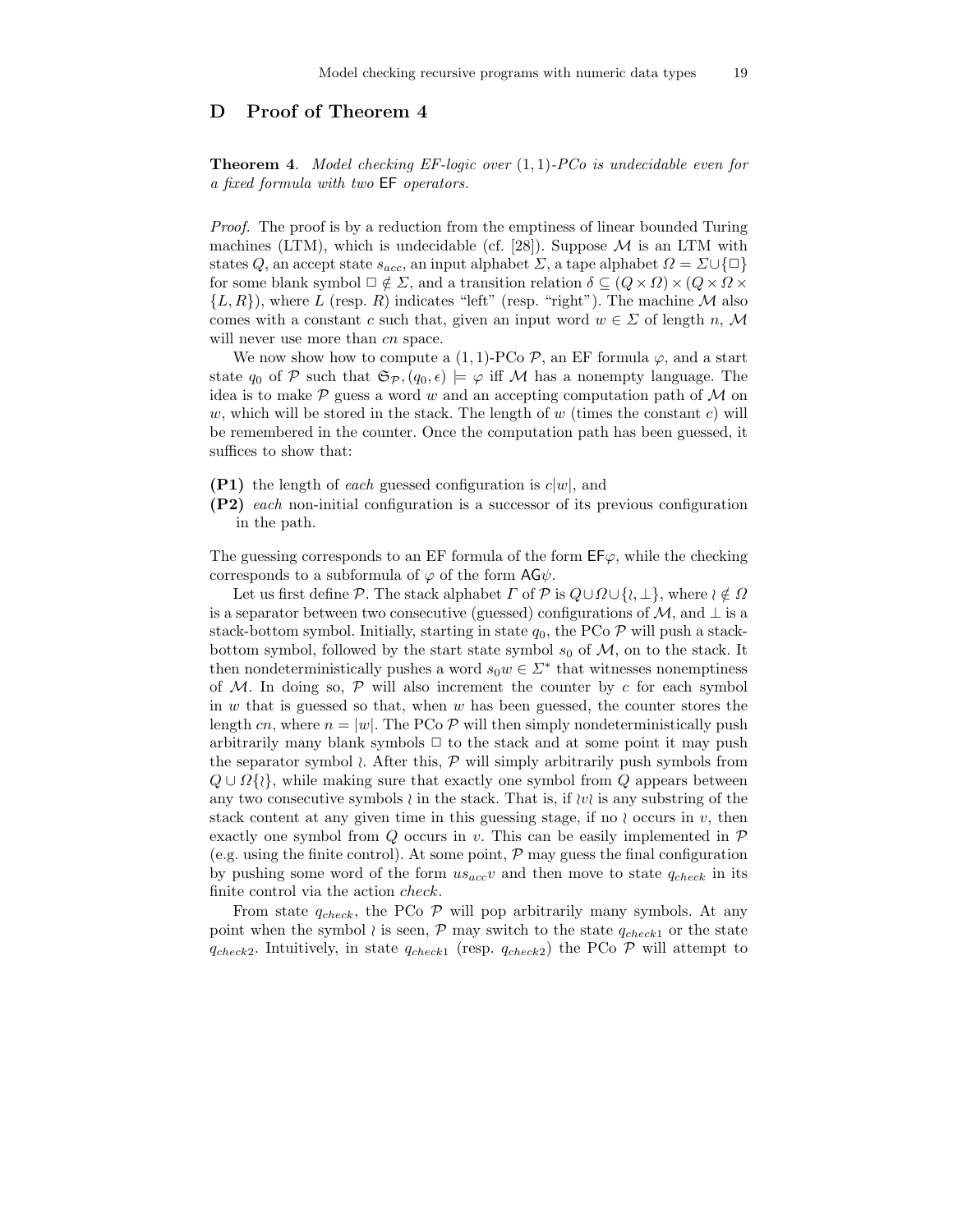verify Property  $(P1)$  (resp.  $(P2)$ ) with respect to the configuration C that is immediately below the topmost character in the stack, which is ≀.

Let us elaborate first on how to implement the first functionality. In state  $q_{check1}$ , the PCo P will continue popping symbols until the next  $\wr$  is seen. In doing so, the counter is decremented by 1 for each symbol  $\notin Q$  that is popped. At the time when the next  $\wr$  is seen, if the counter is 0, then we may deduce that Property  $(P1)$  is satisfied by the configuration C. In this case,  $P$  goes to a success state  $q_{succ}$  via an action success. Otherwise, it goes to a failure state  $q_{fail}$  via an action  $fail.$ 

We now elaborate how to implement the second functionality, i.e., whenever  $P$  is in  $q_{check2}$ . We distinguish two cases. The first case is when the stack is of the form  $\perp C_l$ , i.e., there is only one configuration. In this case,  $\mathcal P$  simply goes to  $q_{succ}$  via action success. The second case is when the stack is of the form  $\perp v$  *l*  $C' \wr C$ , i.e., there are at least two configurations in the stack. In this case,  $\mathcal{P}$  will nondeterministically guess a position in  $C$  by popping symbols. In doing so, the counter is decremented for each symbol  $\notin Q$  that is popped. Once this position is guessed, the topmost four symbols in the stack are remembered in the finite control unit. Next, we want to check these against the corresponding positions in  $C'$ ; recall that such local checks suffice for Turing machines. To this end, we shall first pop the remaining symbols in  $C$ . We will then *nondeterministically* guess a position in  $C'$  by popping symbols. After this, the local check is performed (by looking at the topmost four symbols in the stack) and we make sure that the position that is guessed is correct by decrementing the counter for each remining symbol in  $C'$  below the guessed position. The PCo goes to the state  $q_{fail}$  via an action fail if the former is not satisfied while the latter is satisfied. Otherwise,  $P$  goes to a success state via an action succ.

Now let  $\varphi = \mathsf{EF}\langle check \rangle \neg \mathsf{EF}\{ail.$  It is easy to check now that  $\mathfrak{S}_{\mathcal{P}}, (q_0, \epsilon) \models \varphi$ iff  $M$  has a nonempty language.

### E Proof of Theorem 5

Theorem 5. Reachability is NEXP-hard for PDS with discrete clocks and one 1-reversal-bounded counter. When clock constraint constants are given in binary, only three clocks and one single-reversal counter are needed. Similarly, LTL model-checking is coNEXP-hard, even for a fixed formula.

Proof. The proof follows from Lemma 8 and Lemma 9 below.

Lemma 8. Reachability is NEXP-hard for pushdown systems with discrete clocks and one single-reversal counter when clock constraint constants are given in unary.

Proof. The first case we consider is the case of unary clock constraint constants, and a non-fixed number of clocks. We reduce from the Succinct 0-1 Knapsack problem.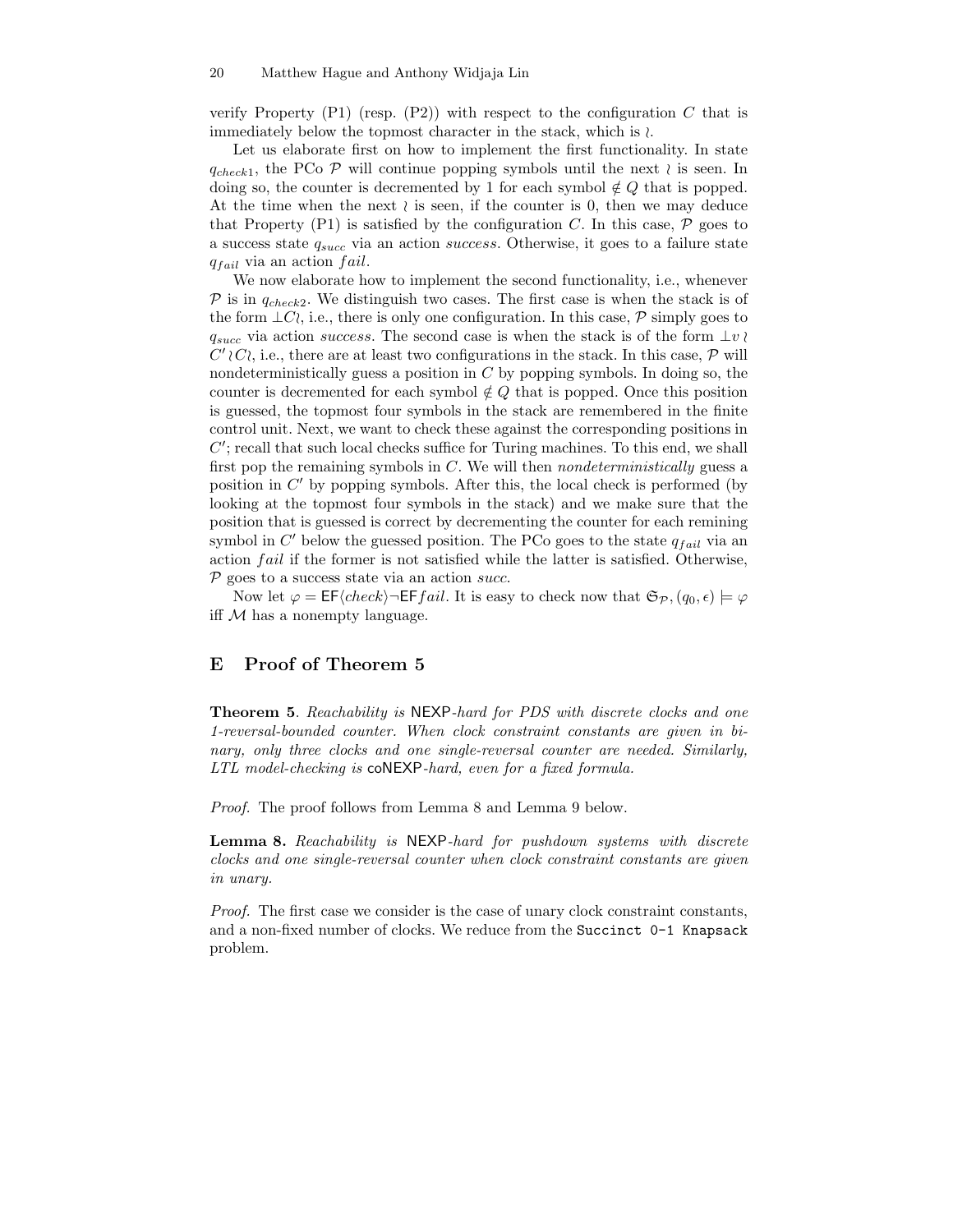We reduce from the Succinct 0-1 Knapsack problem and construct a pushdown system with a single-reversal counter and clocks that behaves as follows. First, it increments the counter by the value  $b$ , then it cycles through the inputs  $a_j$ , choosing non-deterministically whether the include them. If  $a_j$  is included, the counter is decremented by  $a_i$ . Finally, a unique control state from which a success action can be executed iff the counter is exactly zero.

The stack alphabet contains the characters  $\#$ ,  $c_1^0, c_1^1, \ldots, c_m^0, c_m^1$ . The c characters will be used to count large numbers. If the ith bit of an included object's weight is 1, then we need to increment the counter  $2^i$  times.

For example, suppose we're on the  $111 \dots 1$ th bit of the  $00 \dots 0$ th item. Using techniques described below, we will calculate the value of this bit. If it is 1, we have to increment  $2^{(2^m-1)}$  times. To do this, we push the following sequence on the stack, again using techniques described below.

$$
0c_m^0 \dots 0c_1^0 \# 0c_m^1 c_{m-1}^0 \dots c_1^0 \# \dots \dots \dots \dots \# 0c_m^1 \dots c_1^1 \#
$$

That is, an exponential number of 0s, marked  $-$  in increasing order (top of stack to bottom) — with their bit positions. From this position, the system counts from an exponential number of 0s to an exponential number of 1s. This takes  $2^{(2^m-1)}$  steps. We increment the counter at each step.

To complete the proof, we need to know how to

- 1. enumerate all assignments to  $x_1, \ldots, x_{k+m}$  and evaluate  $\theta$
- 2. initialise the large counter described above,
- 3. increment the large counter from  $00 \dots 0$  to  $11 \dots 1$ .

We deal with these problems in turn.

Problem 1: We first describe how to enumerate all assignments to the inputs  $x_1, \ldots, x_{k+m}$ . The main trick is to use two clocks for each bit. If the bit is 1, then the two clocks are equal, otherwise they are different. It is easy to force two clocks to be equal by resetting them at the same time. To force inequality, we wait a short period of time before resetting only one of the clocks. To count through all assignments to the bits is then straightforward.

To evaluate  $\theta$  we can use the guards on the transition relation of the pushdown system. That is, we replace each variable with the appropriate equality check on the two clocks that represent the bits value. Since the guards allow boolean combinations of atomic clock constraints, we are done.

Problem 2: Let  $y_1 \ldots y_m$  be the current bit represented by the clocks encoding  $x_{k+1}, \ldots, b_{k+m}$ . The first step in initialising the big counter (of  $y_1 \ldots y_m$  bits) is to add  $0c_1^{y_1} \ldots c_m^{y_m} \#$  to the top of the stack. This is done straightforwardly using the guards on the clock values.

We then need to write a sequence of blocks of the form  $0c_1^{y_1} \ldots c_m^{y_m} \#$  for such that consecutive values of  $y_1 \ldots y_m$  decrease by 1 each time, ending in  $00 \ldots 0$ .

Hence, we introduce several more clocks, over which we can assert the successor property. There will be two clocks for each bit of top two blocks on the stack. That is, we will have clocks  $d_1^1, d_1^2, \ldots, d_m^1, d_m^2$  and  $e_1^1, e_1^2, \ldots, e_m^1, e_m^2$ . The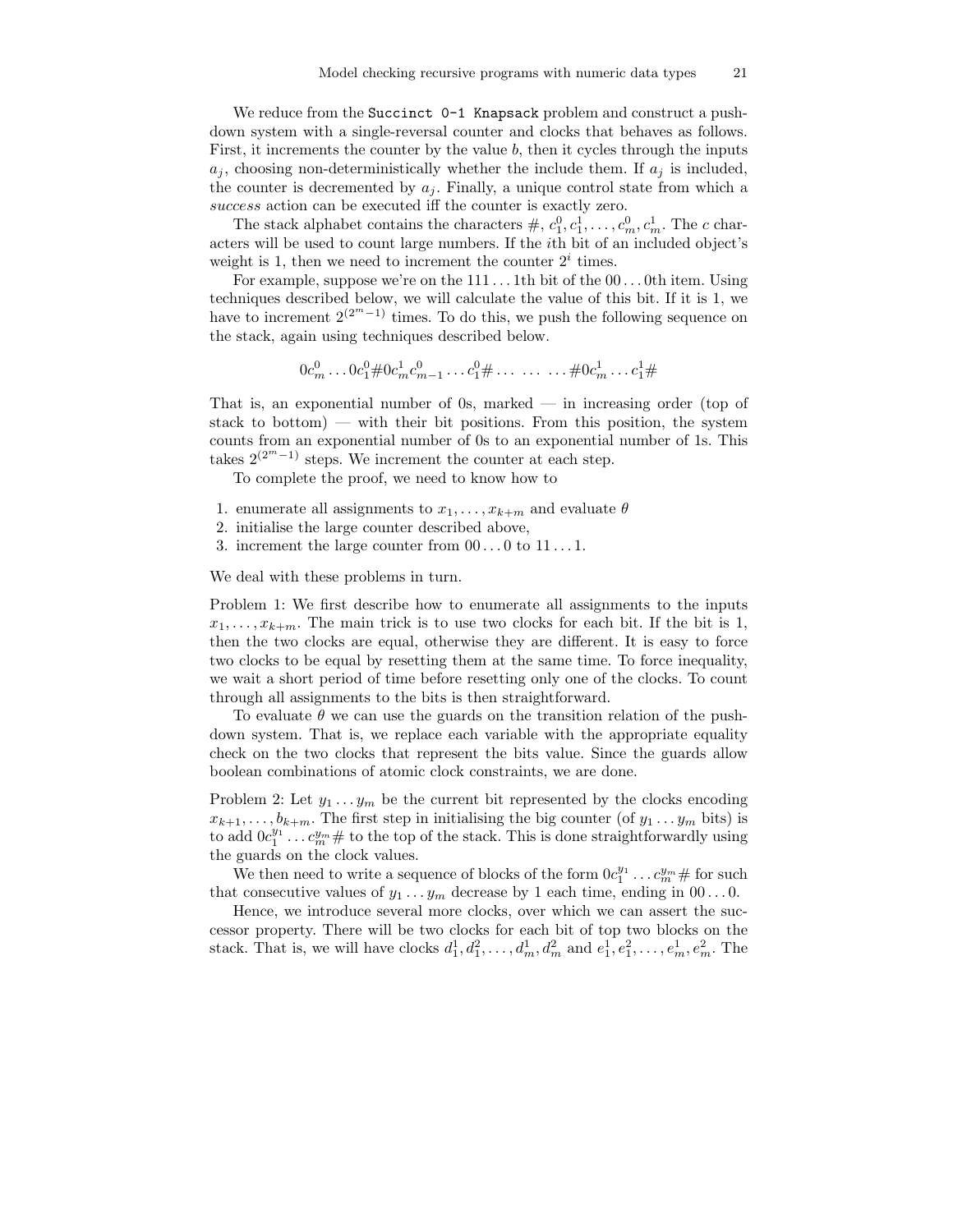d clocks will encode the bits of the top block. In particular  $d_i^1 = d_i^2$  iff the *i*th bit of the top block is 1. The e clocks will similarly encode the second to top block. We non-deterministically guess each block in turn. The first step is to "copy" the bit assignment in the  $d$  clocks to the  $e$  clocks. This can be done using the guards on the transitions. Next, we write a guessed sequence of  $m$  bits to the stack, making sure the d clocks accurately represent the guessed value. Finally, we check that this new value is the predecessor of the (now) second to top value using the boolean guard (using  $d_i$  as shorthand for  $d_i^1 = d_i^2$  and similarly for  $e_i$ )

$$
\mathsf{V}_{j}^{n-1}\begin{bmatrix}\n(\neg d_j \land e_j) \land \\
\bigwedge_{i>j}\n(d_i \land \neg e_i) \land \\
\bigwedge_{i
$$

Hence, we can initialise the large counter.

Problem 3: We will first describe a simpler version of the problem where we are counting over n bits (not  $2^n$ ). Using a pushdown system, one can count over n bits from  $00...0$  to  $11...1$  in a straightforward way. First, push  $00...0$  on to the stack. Thus, we hold the counter value on the stack, least significant bit first. To increment this value, first, pop from the stack until the top character is a 0, then rewrite this  $\theta$  to 1, then push enough  $\theta$ s on the stack to bring the height back to n. When n is linear, this can be done using the control states of the system.

Counting from  $00...0$  to  $11...1$  over the large counter is similar, except, since  $n$  is not linear, we cannot ensure that the stack is built back up to the right height by using the control state. However, we can use the same technique as above to add the correct number of 0 bits.

Note, now, we have all the tools required to build the system we desire. The system behaves as follows. First we initialise the clocks representing the input bits  $o_1 \dots o_k$  to  $00 \dots 0$ . Since the zeroth item holds the desired value, we increment the counter to this value. We do this by cycling through all assignments to  $x_{k+1} \ldots b_{k+m}$  and calculating whether the represented bit of b is 1. If so, we write the we increment the counter as described above.

Once this is done, we cycle through the other objects. The system guesses whether to include the object. If so, it does as above to compute the value of the object, except this time it decrements the counter. In this way we cycle through all items until we are done, we then move to the final state, provided the counter is zero (and has not reached zero too early).

Lemma 9. Reachability is NEXP-hard for pushdown systems with one singlereversal counter and three discrete clocks and atomic clock constraint constants given in binary.

Proof. The proof is an adaptation of the proof of Lemma 8. The main changes we make are as follows:

– bit values that were previously stored as pairs of clocks are now stored together in a single clock, with bit  $j$  occupying the  $j$ th position of the binary encoding of the clock value.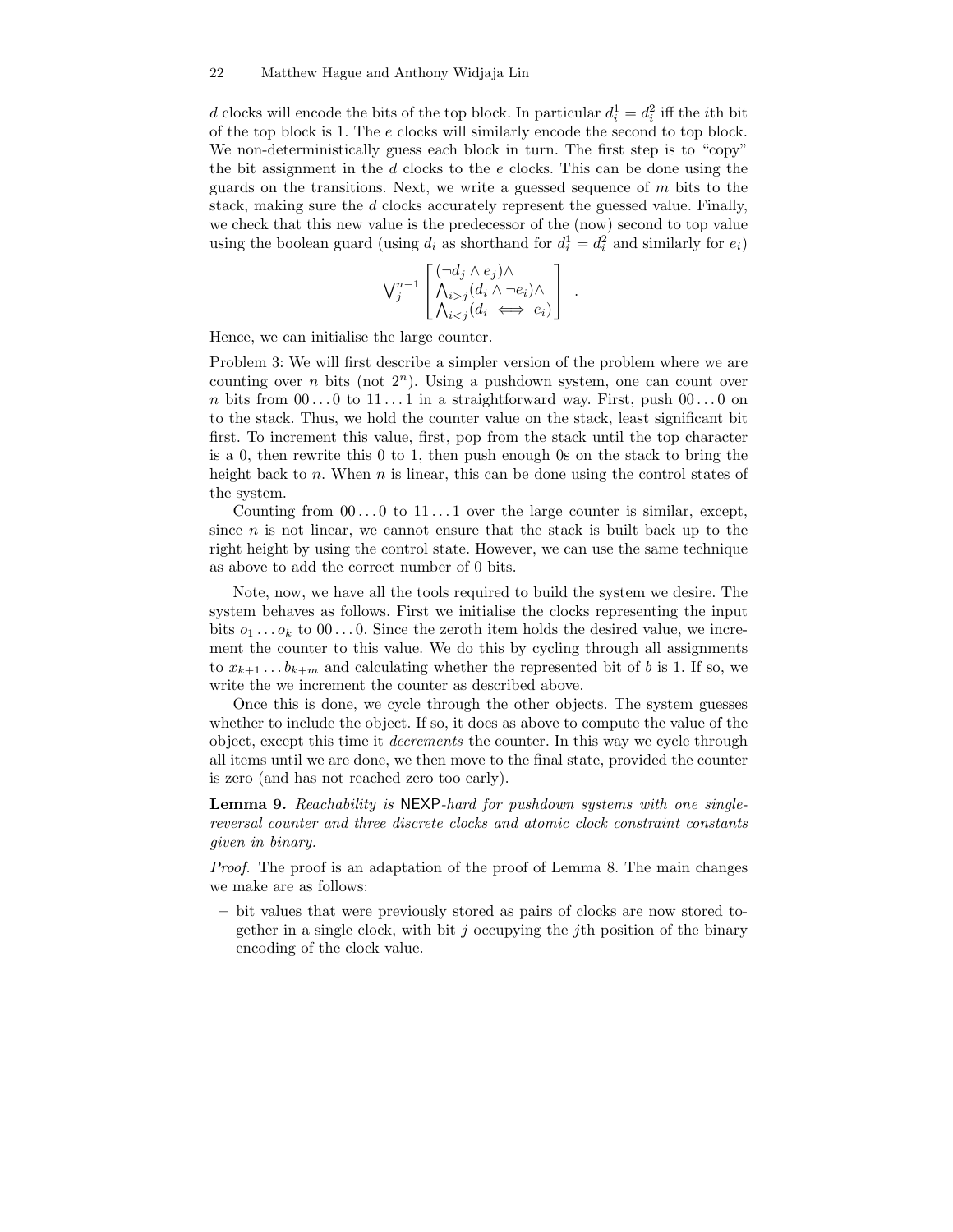- techniques due to Courcoubetis and Yannakakis [7] are used to decode and set the ith bit value.
- evaluation of the boolean guards in the proof of Lemma 8 is moved into the control state of the pushdown system, since the encoding and decoding process means that the guards of the system can no longer be used.

We first describe how to evaluate a boolean formula using the control state of the pushdown system, assuming we have a technique for evaluating the atoms of the formula. To evaluate a non-atomic formula, we store it as a tree in the control state. Evaluation uses a kind of tree automaton (the run of which is encoded into the state space). The tree automaton navigates the tree in left most, depth first order. First it moves down to the left most leaf. This will be an atomic proposition. The proposition is evaluated using the assumed technique and the value is passed up to the parent. When first returning to a parent node, it is marked as seen. If the node is a disjunction, and the value returned is 1, then the automaton returns to the parent, also carrying the 1, otherwise it moves down into the right subtree. The automaton eventually returns from this tree with a value. Since the node is marked, it detects that it has fully evaluated the disjunction and returns the value to the parent. Evaluation is analogous for conjunction. Finally, a value is returned from the root.

The evaluation above only introduces a polynomial number of control states to the pushdown system. Because the tree is navigated in left most depth first order, there are a linear number of different markings (if the right hand subtree is not visited, we can simply mark all of the nodes in this subtree without affecting the execution). Then, to keep track of the automaton, we attach the state of the automaton to the node of the tree it is at. This is only polynomial since there is only one node marked by the automaton state at a time.

Given a technique for encoding and decoding the bits of a bit vector, coupled with the evaluation of boolean formulas, we can adapt the proof of Lemma 8 in a straightforward manner. Hence, all that remains is the encoding and decoding of bits. This can be done using a technique of Courcoubetis and Yannakakis [7]. We will describe this process informally here, referring the reader to the original proof for details.

We require three clocks  $a, b$  and  $c$ . In general, the value of clocks  $a$  and  $b$  will be equal, and encode the bit vector. The value of clock c will be 0. Reading the ith bit, or setting the *i*th bit is a two stage process, after which the values of  $a$ , b and c will resume their general roles.

The first stage decodes the value of the *i*th bit, for  $1 \leq i \leq n$ . For intuition, consider only the most significant bit, which will be the nth bit. We can determine the value of this bit simply by checking whether the value of clock  $b$  (or, indeed, clock a) is greater than  $2^{n-1}$  (if so, the nth bit must be 1). The idea, then, is to define an extraction process that takes a fixed amount of time. The clock a is left to advance untouched. The fact that the extraction phase takes a fixed amount of time is used to "undo" this advancement. The clock b is used to check the value of each bit in turn, from bit  $n$  down to bit  $i$ . After each bit, some manipulations involving clock c as a working clock effectively remove the most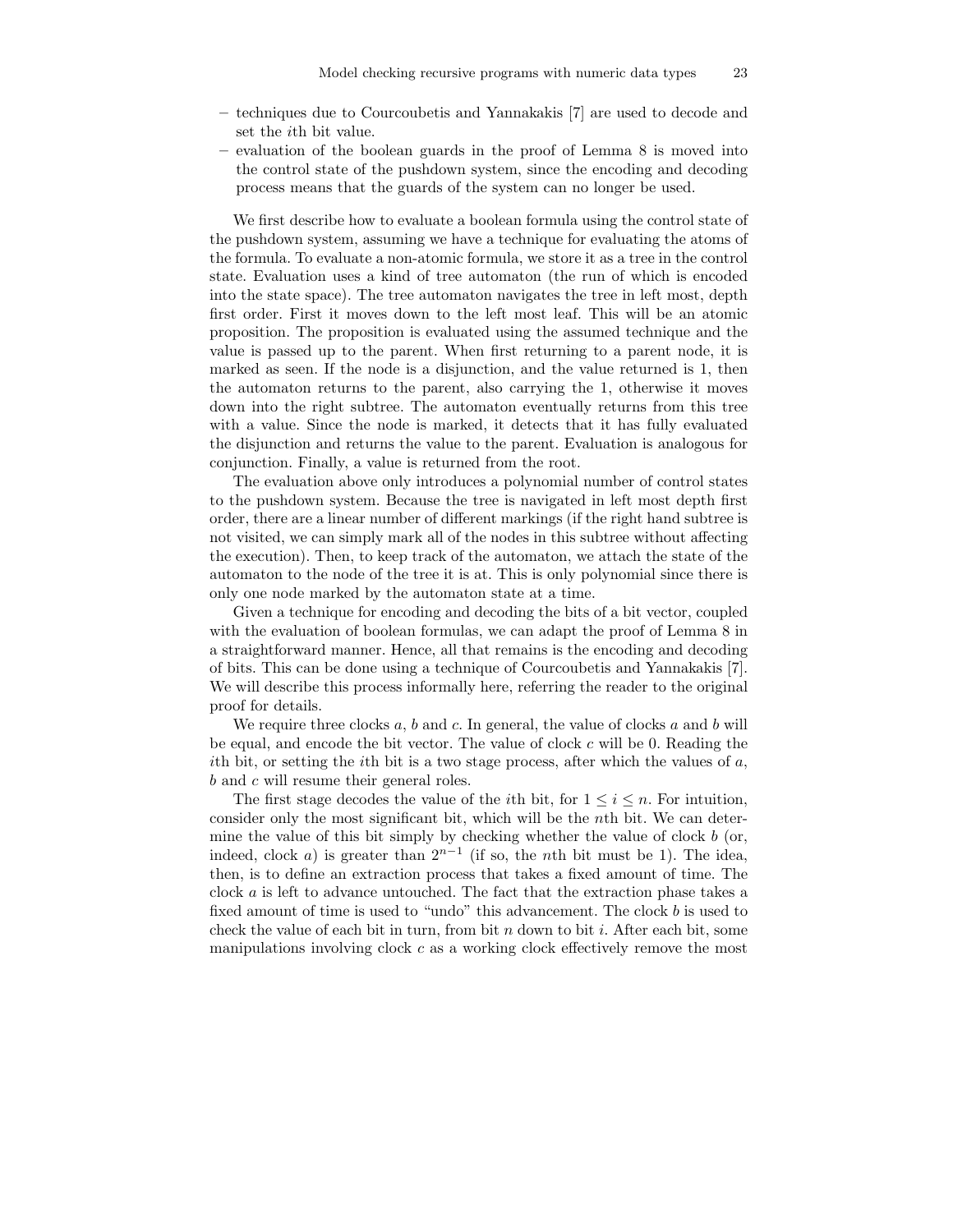significant bit of b by setting it to zero. This allows the next bit to be checked as if it were the most significant bit.

Schematically, the bit extraction follows the diagram in Figure 1, where  $R(b)$ means to reset clock  $b$ , and similarly for clock  $c$ . Note, since, in our definitions, time only progresses when a transition is fired, we assume implicit empty selfloop transitions on each state that permit time to progress.



Fig. 1. Extracting a bit from a clock.

Beginning from the leftmost state, suppose we have, in binary,  $b = 101$ . Since the most significant bit is 1, we take the upwards branch (revealing that the most significant bit is 1) and then wait until  $b = 2^3 = 1000$ . This pause will let c increase to 011. That is,  $1000-101$ . We then reset b and wait for c to reach  $2^2 = 100$ . This requires a single step, during which b becomes 001. That is, 101 with the most significant bit set to 0. We then reset  $c$  to zero and repeat the process to find the next bit.

Observe that both the upwards and downwards branches take the same amount of time. This is by virtue of the fact that in the upper branch we know the most significant bit is 1, while in the lower branch it is zero. Hence, to extract bit i we require  $2^{n} - 2^{i+1}$  time steps. This means clock a contains the original bit vector (call it y), plus  $2^{n} - 2^{i+1}$ . The first step of the second stage is to let  $2^{i+1}$  time steps pass before resetting b and c, which raises a to  $y + 2^n$ . We let a reach  $2^{n+1}$ , which means c contains  $2^{n} - y$ . Then, reset a and b and let c reach  $2<sup>n</sup>$ , before resetting it. Hence, the values of a and b are restored to y and c is set to zero, as required.

The value of the ith bit can be changed during this process by letting the first step of the second phase last  $2^i$  steps longer or shorter as required (to switch from 0 to 1 or vice versa).

### F Proof of Theorem 6

Theorem 6. Model checking EF over PCl is EXPSPACE-complete. The lower bound holds for fixed formulas with two clocks with constants in the constraints given in binary, or with a non-fixed number of clocks when the constraints are in unary.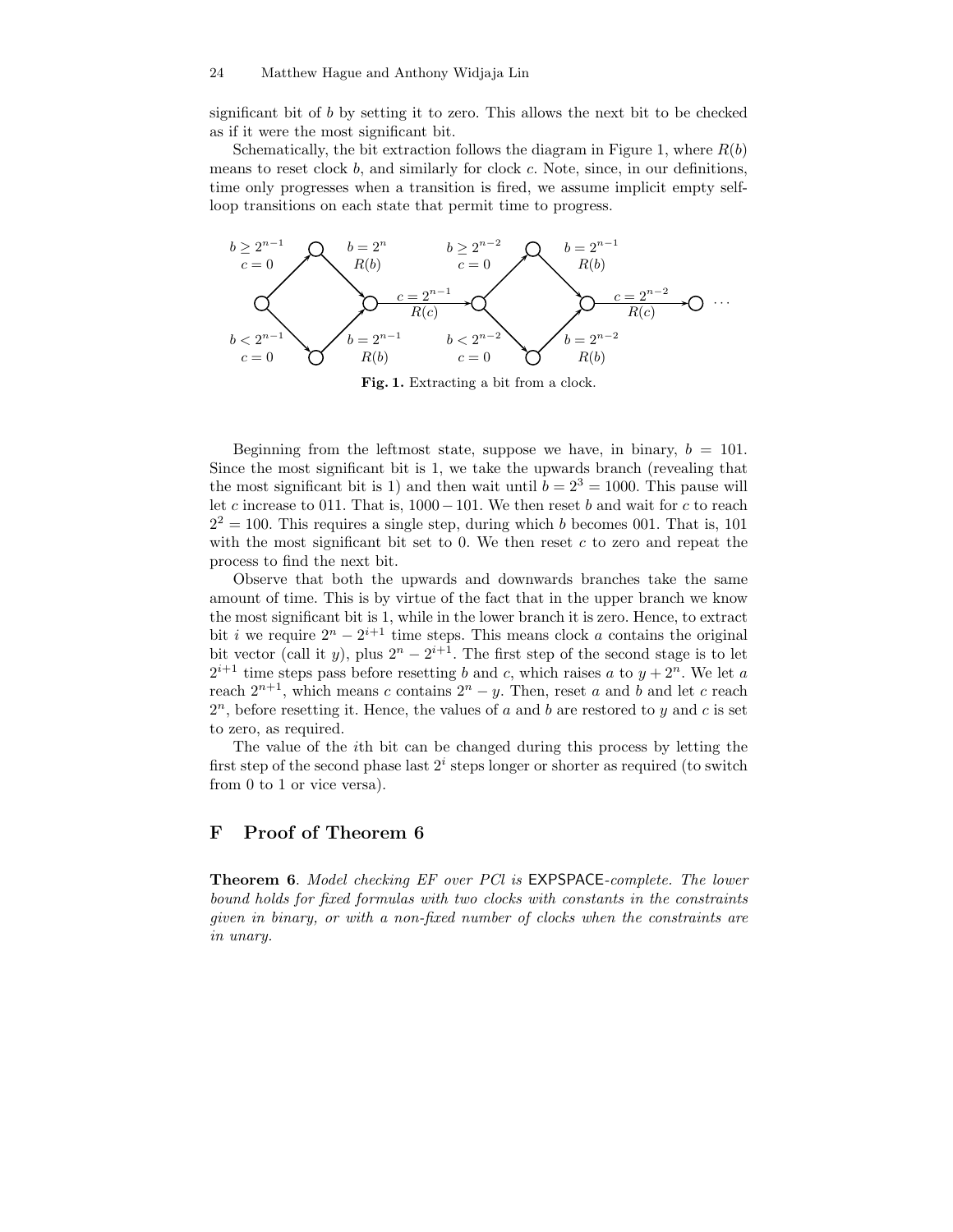Proof. We reduce from the tiling problem for a corridor of exponential width. Note, similar to an exponential-space Turing machine, we can assume a correct tiling, if it exists, is of finite length.

We first observe that we can use the clocks to run a PDS for an exponential number of steps. With a two clocks and binary constraints this is just a case of reseting the clocks, then making transitions at every time step (using the second clock) until the first clock is greater than  $2^n$  (or  $11 \dots 1$  in binary). For unary constraints, we use  $2n$  clocks  $c_1^1, c_1^2, \ldots, c_n^1, c_n^2$ . Each pair of clocks encodes a bit. The *i*th bit is 1 if  $c_i^1 = c_i^2$  and 0 otherwise. Setting a bit value in the clocks is a matter of either reseting both clocks at the same time, or waiting for a time-step, then reseting one clock. We initialise the bits to  $00 \ldots 0$ , then flip the bits to count, incrementally, from  $00 \dots 0$  to  $11 \dots 1$ . This takes an exponential number of steps. Henceforth, we use this technique whenever we need to count an exponential number of steps.

The pushdown system has two phases. First, we guess a valid tiling of the corridor encoded as a word  $t_1^1 \ldots t_{2n}^1 \# t_1^2 \ldots t_{2n}^2 \# \ldots$ , where  $\#$  indicates the end of a row, and each  $t_j^i$  is a tile from the tile alphabet. We can make sure that the horizontal constraints on the tiling are met by restricting how the pushdown system can guess. Furthermore, we can ensure all rows are of exponential size using the techniques above.

All that remains to check is that the vertical constraints are met. To do this, the pushdown system first executes the action *guess\_done*, then enters a checking phase. This phase pops characters from the stack until it is empty, except, after each pop, there is a branch that tests whether the tile at the top of the stack and the corresponding tile on the next row satisfy the vertical constraints. To do this, the system remembers the tile in the control state. Then it pops an exponential number of times, and looks at the current top of stack character. This character is the tile in the same horizontal position of the row below. If the pair satisfy the vertical relation, the system executes a good action, else it executes bad.

The EF formula is then

$$
EF
$$
 (guess $\triangle$ o $\land \neg EF$ bad).

A valid tiling exists iff the pushdown system with clocks satisfies this formula.

#### G Prefix-Recognisable Systems

We may expand the definition of PCC by using prefix-recognisable systems as a base. That is, we generalise  $\delta$  to contain rules of the form  $\langle (q, w, \theta), \alpha, \beta, (q', \gamma, Y', \mathbf{w}) \rangle$ , where  $\alpha, \beta, \gamma$  are regular languages over  $\Gamma$ . These rules transform stacks of the form uv with  $u \in \alpha$  and  $v \in \gamma$  to any stack  $u'v$ where  $u' \in \beta$ . Let prPCC denote such systems.

Theorem 10. Reachability and LTL model checking prPCC is NEXP-complete and coNEXP-complete respectively, even for prPCC with one 1-reversal-bounded counter and a fixed LTL formula.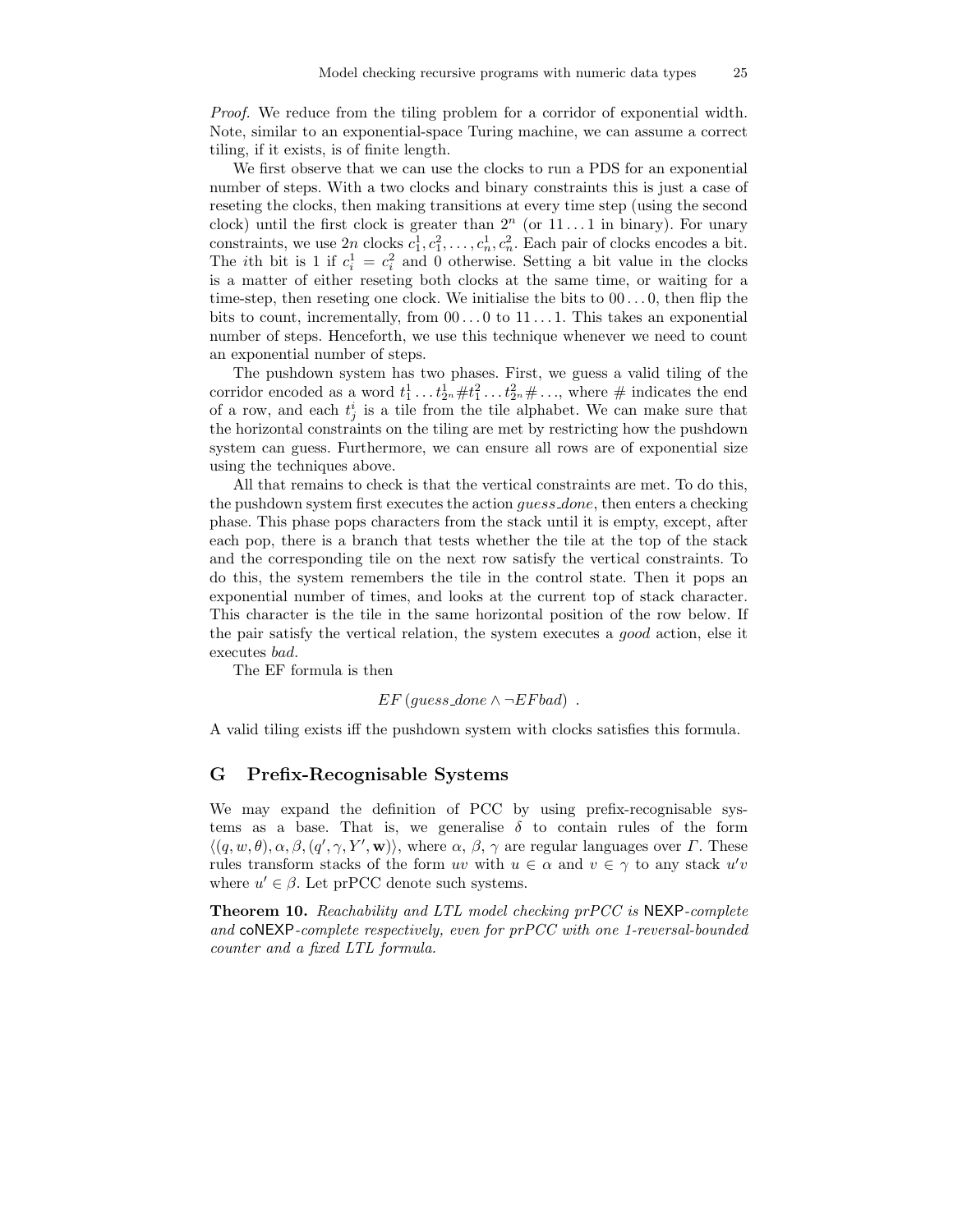#### 26 Matthew Hague and Anthony Widjaja Lin

Proof. The upper bounds are argued in the body of the paper. For the lower bounds, we reduce from the Succinct 0-1 Knapsack problem. We construct a prPCC with a single-reversal counter that first increments the counter by the value b, then cycles through the inputs  $a_j$ , choosing non-deterministically whether the include them. If  $a_i$  is included, the counter is decremented by  $a_i$ . Finally, a unique final control state is reached, via the action success.

As a point of convenience, we will use the prefix recognisable system to simulate a pushdown system (with extra features) whose stack alphabet contains the characters  $x_1^0, x_1^1, \ldots, o_{k+m}^0, x_{k+m}^1, \#, c_1^0, c_1^1, \ldots, c_m^0, c_m^1$ . Intuitively, the x characters represent the current assignment to the inputs  $x_1, \ldots, x_{k+m}$ . These characters will appear at the bottom of the stack and represent the current bit of the current item being examined. The c characters will be used to count large numbers. If the ith bit of an included object's weight is 1, then we need increment the counter  $2^i$  times.

For example, suppose we're on the  $111 \dots 1$ th bit of the  $00 \dots 0$ th item. The stack will initially contain (with the topmost character appearing leftmost)

$$
x_{k+m}^1 \ldots x_{k+1}^1 x_k^0 \ldots x_1^0
$$
.

Using techniques described below, we will calculate the value of this bit. If it is 1, we have to increment  $2^{(2^m-1)}$  times. To do this, we push the following sequence on the stack, again using techniques described below.

$$
0c_m^0 \dots c_1^0 \# 0c_m^1 c_{m-1}^0 \dots c_1^0 \# \dots \dots \dots \dots \# 0c_m^1 \dots c_1^1 \#
$$

That is, an exponential number of  $0s$ , marked  $-$  in increasing order (top of stack to bottom) — with their bit positions. From this position, the system counts from an exponential number of 0s to an exponential number of 1s. This takes  $2^{(2^m-1)}$  steps. We increment at each step.

To complete the proof, we need to know how to

- 1. enumerate all assignments to  $x_1, \ldots, x_{k+m}$  and evaluate  $\theta$ .
- 2. initialise the large counter described above,
- 3. increment the large counter from  $00 \dots 0$  to  $11 \dots 1$ .

We deal with these problems in turn.

Problem 1: We first describe how to enumerate all assignments to the inputs of θ. Using a pushdown system, one can count over *n* bits from  $00...0$  to  $11...1$ in a straightforward way. First, push  $00...0$  on to the stack. Thus, we hold the counter value on the stack, least significant bit first. To increment this value, first, pop from the stack until the top character is a 0, then rewrite this 0 to 1, then push enough 0s on the stack to bring the height back to  $n$ . When  $n$  is linear, this can be done using the control states of the system.

We need to evaluate  $\theta$  with respect to the assignments to  $x_1, \ldots, x_{k+m}$  (the inputs) implied by the stack contents. We can represent  $\theta$  as a circuit. We will use the stack to store working values of the outputs of the nodes of the circuit. Hence, assume our circuit has nodes  $n_1, \ldots, n_l$  for some l. Moreover, we can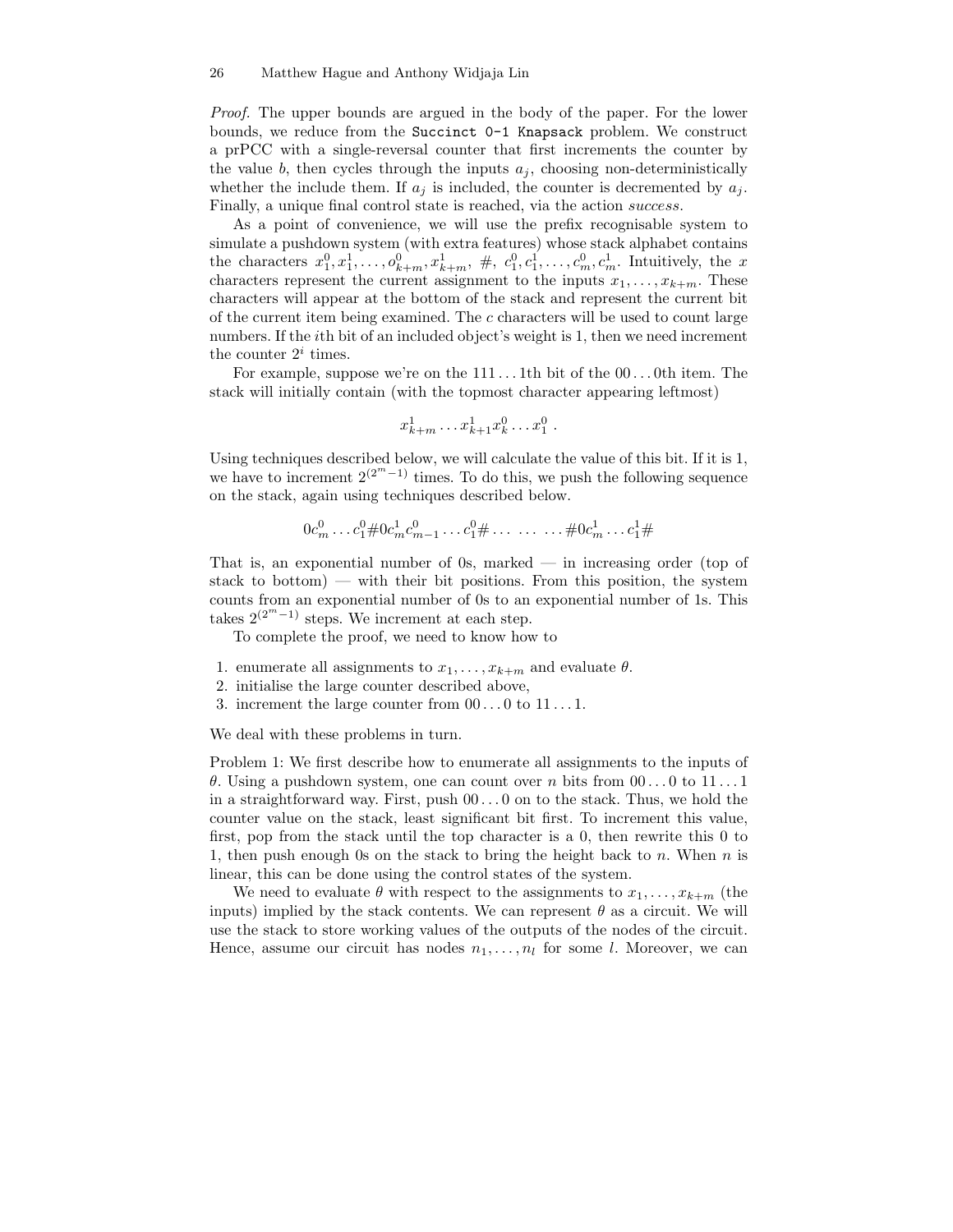assume we know which order to evaluate these nodes in (that is, we evaluate the inputs of a node before trying to determine its output). We use the stack characters  $n_1^0, n_1^1, \ldots, n_l^0, n_l^1$  to represent whether each node outputs 1 or 0.

Input values can be checked using the rules of the prefix recognisable system: to test whether the *i*th bit is true for some  $i$ , we have rules of the form  $(p, a, a, \Sigma^* x_i^1 \Sigma^*, (p, 1))$  and  $(p, a, a, \Sigma^* x_i^0 \Sigma^*, (p, 0))$ . We initialise the input nodes (in order) by pushing the appropriate  $n_{l_1}^r$  on the stack. To evaluate an internal gate  $n_{l_1}$  with inputs (in order of evaluation)  $n_{l_2}$  and  $n_{l_3}$  computing the operation op, we can evaluate the inputs using rules of the form  $(p, a, n_{i_1}^{r_1 \text{opr}_2} a, \Sigma^* n_{i_3}^{r_1} \Sigma^* n_{i_2}^{r_2} \Sigma^*, p')$  where p is a control state indicating that we are evaluating node  $n_{l_1}, p'$  is a control state indicating that we are to evaluate the next node (or finish) and  $r_1, r_2$  are bit values. Once the output of the circuit has been computed, we can remember it and clear the working values (the  $n$ characters) from the stack.

Problem 2: Let  $y_1 \ldots y_m$  be the current bit assignment to  $x_{k+1}, \ldots, x_{k+m}$ . That is  $x_{k+1}^{y_1} \ldots b_{k+m}^{y_m}$  is on the top of the stack. The first step in initialising the big counter (of  $y_1 \ldots y_m$  bits) is to add  $0c_1^{y_1} \ldots c_m^{y_m} \#$  to the top of the stack. This is done in two stages. First, guess the value by writing any sequence of characters of the right format (disregarding the values of  $y_1, \ldots, y_m$ ), then check that the values match up. This can be done by evaluating the boolean formula

$$
\bigvee_{1 \leq i \leq m} (c_i \iff x_{k+i})
$$

using the technique for circuits described above. We can test the value of an atomic proposition  $c_i$  using rules of the form  $(p, a, a, \Sigma^* c_i^1 \Sigma^*, (p, 1))$  and  $(p, a, a, \Sigma^* c_i^0 \Sigma^*, (p, 0)).$ 

We then need to write a sequence of blocks of the form  $0c_1^{y_1}\dots c_m^{y_m} \#$  such that consecutive values of  $y_1 \ldots y_m$  decrease by 1 each time, ending in  $00 \ldots 0$ . Hence, we introduce the propositions  $c_i$  and  $c'_i$  denoting the topmost bits given by the c characters, and the second to topmost. These can be tested using rules as above whose  $\gamma$  components are  $(\Sigma^* \setminus \#)c_i^1 \Sigma^*$  and  $(\Sigma^* \setminus \#) \# (\Sigma^* \setminus \#)c_i^1 \Sigma^*$ respectively, where  $(\Sigma^* \setminus \#)$  is any sequence not containing the  $\#$  character.

Hence, we write a new block at a time, the check it against the formula below which asserts the successor relation.

$$
\bigvee_j^{n-1} \begin{bmatrix} (\neg c_j \land c'_j) \land \\ \bigwedge_{i>j} (c_i \land \neg c'_i) \land \\ \bigwedge_{i
$$

Hence, we can initialise the large counter.

Problem 3: Counting from  $00...0$  to  $11...1$  over the large counter is similar to Problem 1, except, since  $n$  is not linear, we cannot ensure that the stack is built back up to the right height by using the control state. However, we can use the same technique as above to add the correct number of 0 bits.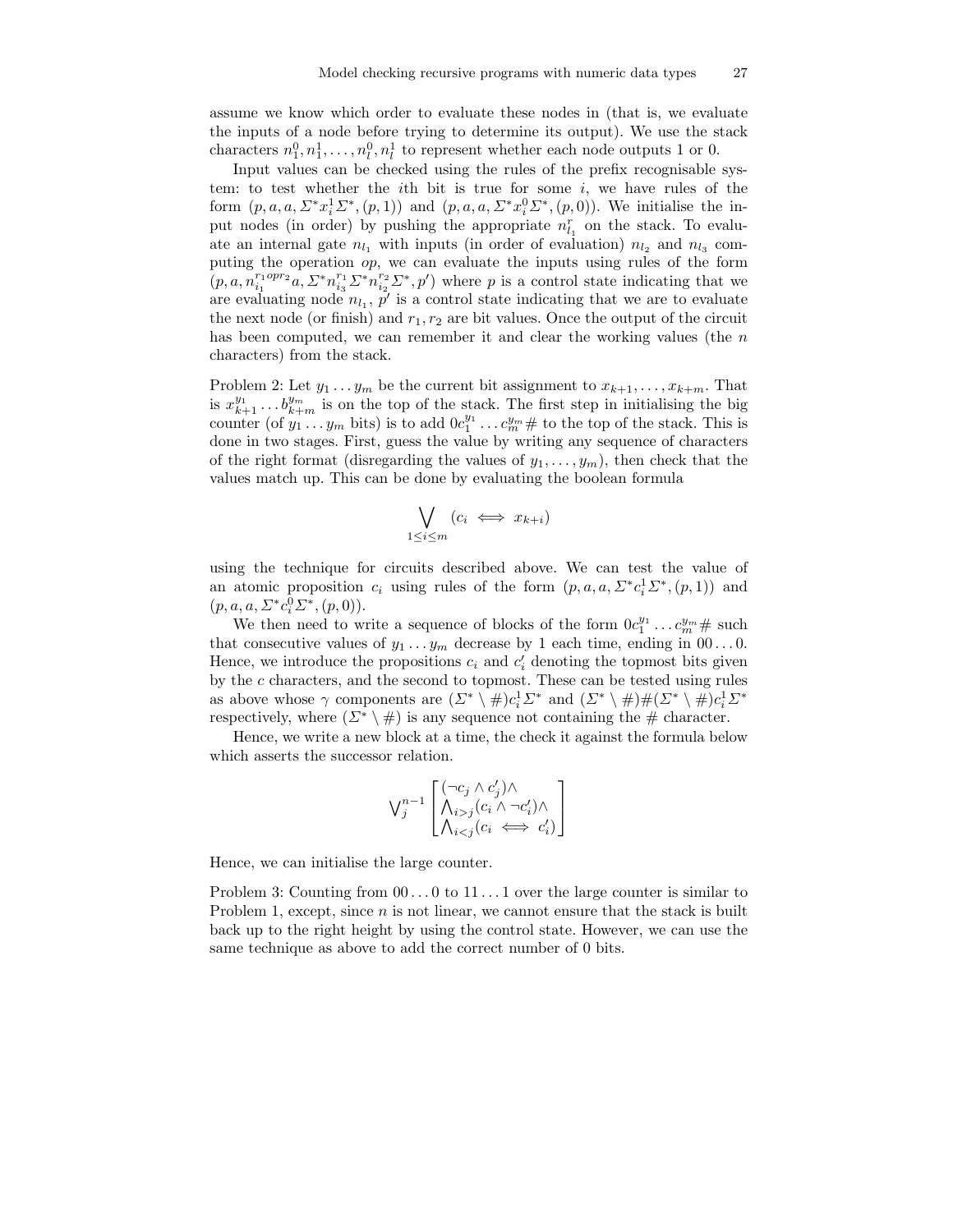#### 28 Matthew Hague and Anthony Widjaja Lin

Note, now, we have all the tools required to build the system we desire. The system behaves as follows. First we write  $x_1^0 \dots x_k^0$  to the stack. Since the zeroth item holds b, we increment the counter to contain this value. We do this by cycling through all assignments  $x_{k+1}^0 \dots b_{k+m}^0$  to  $b_{k+1}^1 \dots b_{k+m}^1$  on the stack and calculating whether the represented bit of  $\theta$  is 1. If so, we increment the counter as required.

Once this is done, we cycle through the other objects. The system guesses whether to include the object. If so, it does as above to *decrement* the counter by the value of the object. In this way we cycle through all items until we are done, we then move to the final state, provided the counter has returned to zero (without reaching zero too early). If we reach the final state, a solution to the knapsack problem has been found. The required LTL formula is  $G\neg success$ .

### H Proofs for Higher-Order PDA

**Theorem 11.** The control-state reachability problem for order-2 PCo is undecidable.

Proof. We use the undecidability of Hilbert's 10th problem [23]. We first show that we can assume we are given a conjunction of clauses of the form  $x = c$ ,  $x = y + z$  and  $x = yz$  for some constant c and variables x, y, z.

Let  $P(x_1, \ldots, x_n)$  be a polynomial ranging over the integers. It is undecidable whether there is an assignment  $\alpha_1, \ldots, \alpha_n$  to  $x_1, \ldots, x_n$  such that  $P(\alpha_1, \ldots, \alpha_n) = 0$ . We start with some observations appearing in Hack [16].

- The arguments can be restricted to range over the natural numbers by testing all  $2^n$  polynomials obtained by replacing some variables with their negation.
- The range of P can be assumed positive since any root of P is also a root of  $P^2$ .
- We can separate the positive and negative coefficients in  $P$  to obtain  $Q_1(x_1,\ldots,x_n) \geq Q_2(x_1,\ldots,x_n)$  for all assignments to  $x_1,\ldots,x_n$  such that all coefficients appearing in  $Q_1$  and  $Q_2$  are positive.

Since  $Q_1$  and  $Q_2$  have variables ranging over positive integers and coefficients that are all positive, we can obtain the required normal forms for  $Q_1$  and  $Q_2$ in a straightforward manner. Suppose we have the conjunction of these normal forms with the value of  $Q_1$  in variable  $x_1$  and the value of  $Q_2$  in  $x_2$ . We assert  $x_1 - x_2 = 0$  (to find a root of P) using  $x_1 = x_2 + x'$  and  $x' = 0$ , for a fresh variable  $x'$ .

We build an order-2 PDS with single reversal counters such that the final state is reachable iff the conjunction can be satisfied. Let there be  $n$  variables  $x_1, \ldots, x_n$  and m clauses. The system has several sets of counters. The first set  $x_1, \ldots, x_n$  will hold an initial guess of the satisfying assignment to the variables. Then, for the  $\alpha$ th clause, if it is of the form  $x_i = x_j + x_k$  or  $x_i = x_j x_k$  we have counters  $x_i^{\alpha}$ ,  $x_j^{\alpha}$  and  $x_k^{\alpha}$ .

The system has three stages: